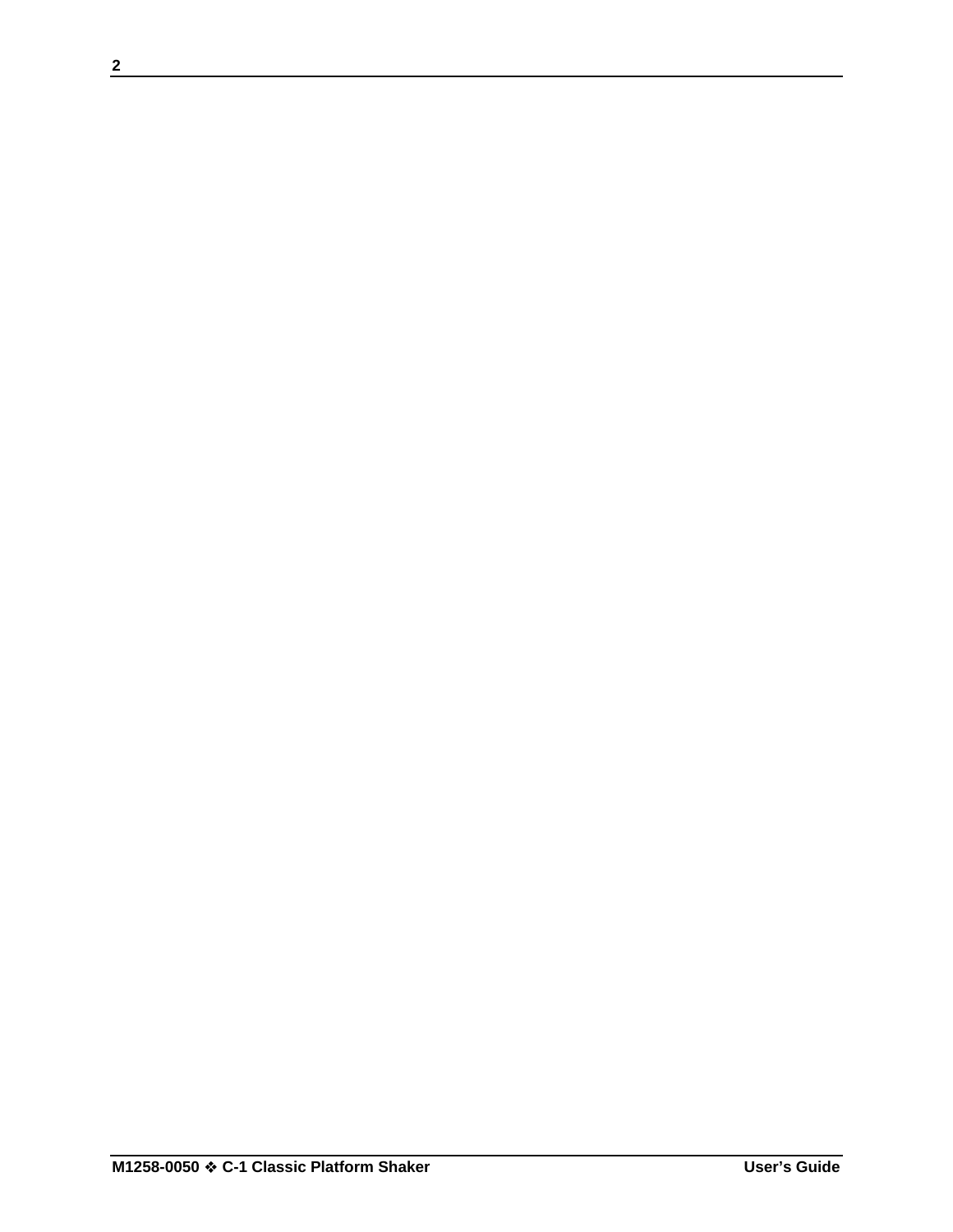## **INTERNATIONAL OFFICES:**

#### **BELGIUM**

New Brunswick Scientific NV-SA Stationsstraat 180/4 3110 Rotselaar België/Belgique Tel: 32 (0)16 56 28 31 Fax: 32 (0)16 57 27 53 E-mail: sales@nbsnv-sa.be

#### **CHINA**

New Brunswick Scientific Co., Inc. Room 1501, Xiangjiang Building, No. 18 Lane 1265, Zhongshan Road (W) Shanghai 200051, P.R. China Tel: 86 21 3223 0203 Fax: 86 21 6278 7182 E-mail:  $nbsche@online shcn$ 

#### **FRANCE**

New Brunswick Scientific SARL 3, rue des Deux-Boules 75001 Paris France Tel: 33 (0)1 4026 2246 Fax: 33 (0)1 4026 5423 E-mail: sales@nbssarl.fr

#### **GERMANY**

New Brunswick Scientific GmbH In Der Au 14 D-72622 Nürtingen Deutschland Tel: 49 (0)7022 932490 Fax: 49 (0)7022 32486 E-mail: sales@nbsgmbh.de

#### **THE NETHERLANDS**

New Brunswick Scientific BV Kerkenbos 1101, 6546 BC Nijmegen P.O Box 6826, 6503 GH Nijmegen Nederland Tel: 31 (0)24 3717 600 Fax: 31 (0)24 3717 640 E-mail: sales@nbsbv.nl

#### **UNITED KINGDOM**

New Brunswick Scientific (UK) Ltd. 17 Alban Park St. Albans, Herts. AL4 0JJ United Kingdom Tel: 44 (0)1727 853855 or 0800 581331 Fax: 44 (0)1727 835666 E-mail: bioinfo@nbsuk.co.uk Web: www.nbsuk.co.uk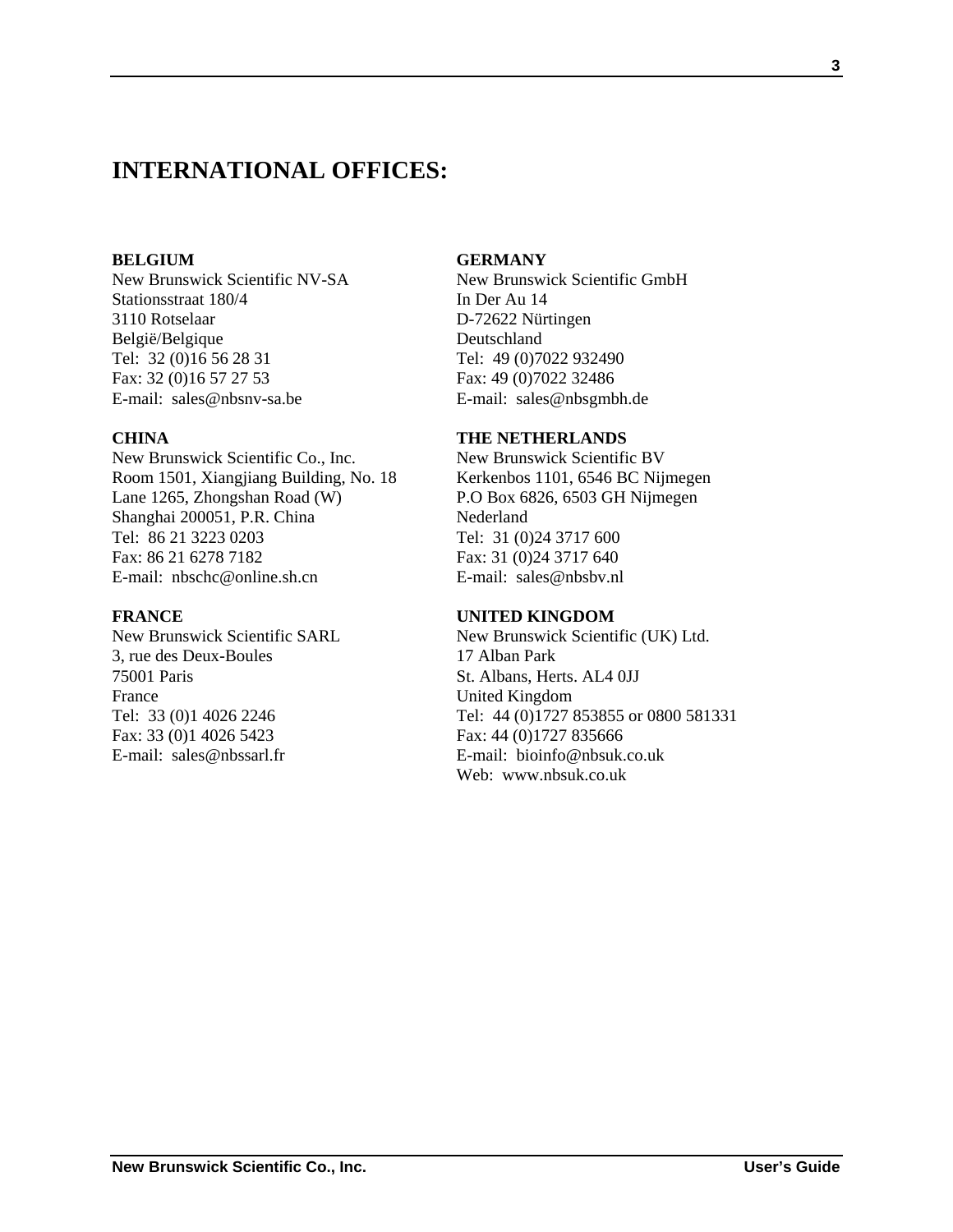<u> 1980 - Johann Barbara, martxa amerikan per</u>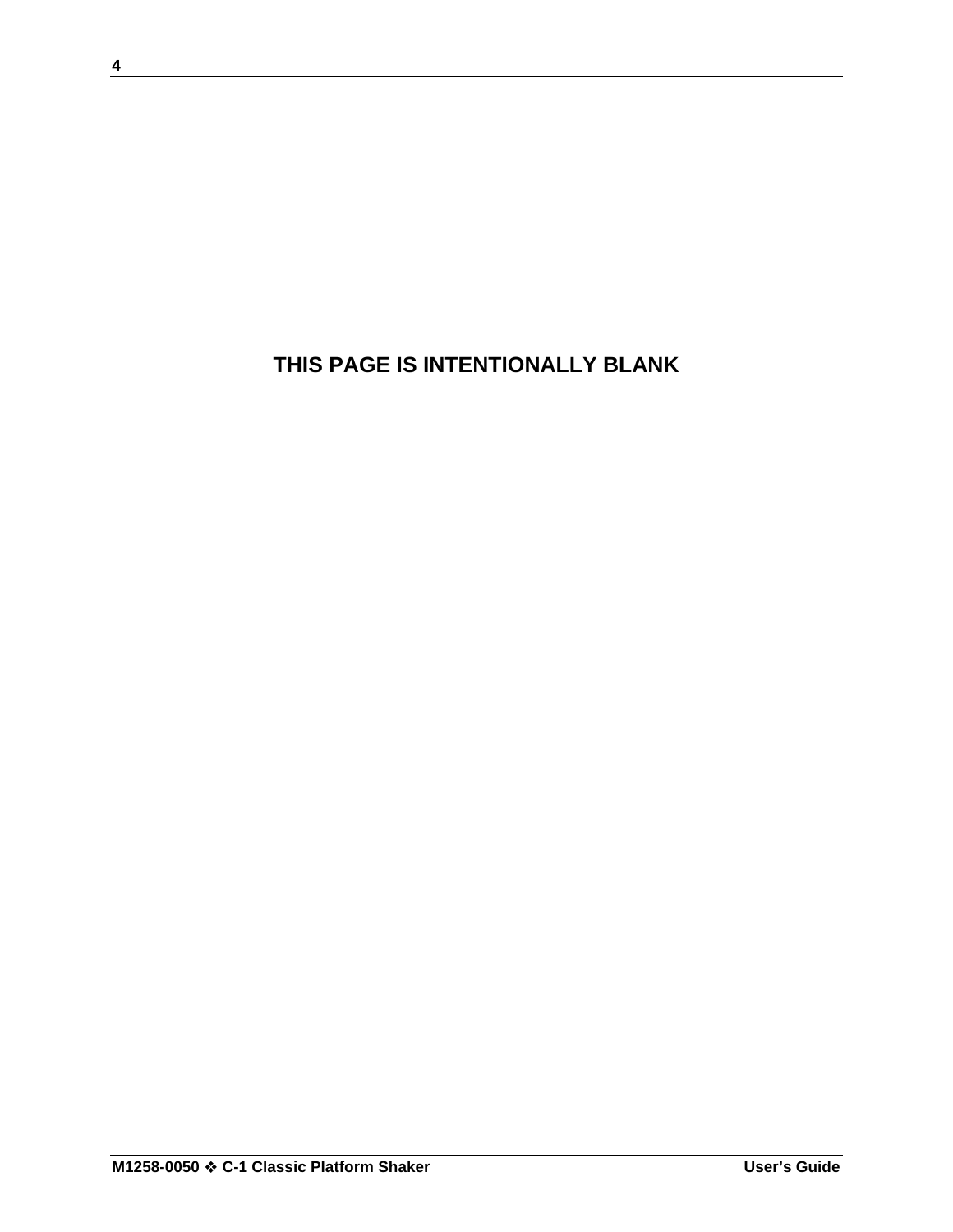

# *CAUTION!*

**This equipment** *must* **be operated as described in this manual. If operational guidelines are not followed, equipment damage and personal injury** *can* **occur. Please read the entire User's Guide before attempting to use this unit.** 

**Do not use this equipment in a hazardous atmosphere or with hazardous materials for which the equipment was not designed.** 

**New Brunswick Scientific Co., Inc. (NBS) is not responsible for any damage to this equipment that may result from the use of an accessory not manufactured by NBS.**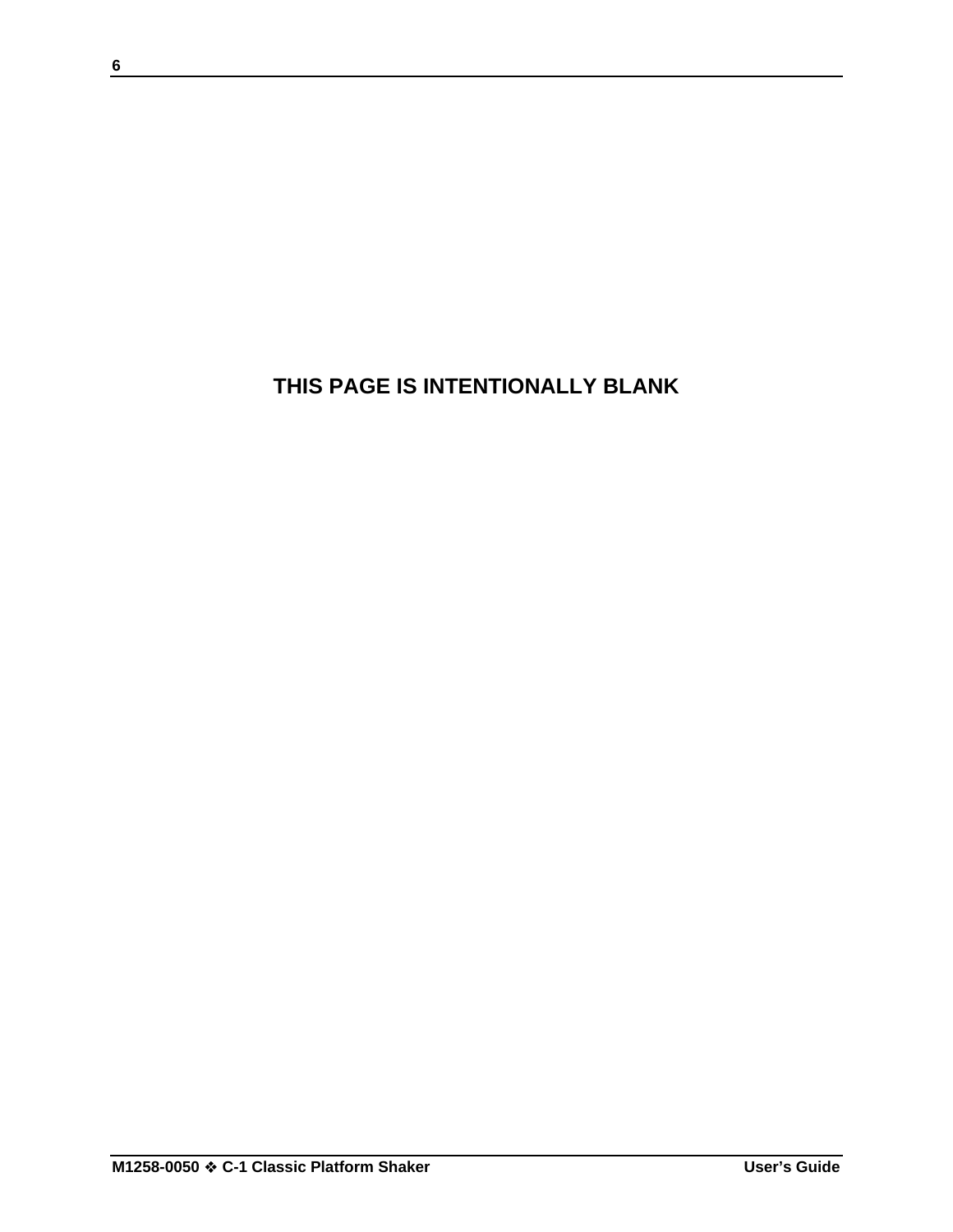## **Copyright Notice**

New Brunswick Scientific Company, Inc. Box 4005 44 Talmadge Road Edison, New Jersey 08818-4005

© Copyright 2004 New Brunswick Scientific Co., Inc.

All Rights Reserved.

Reproduction, adaptation, or translation without prior written permission from New Brunswick Scientific is prohibited.

## **Disclaimer Notice**

New Brunswick Scientific Co., Inc. reserves the right to change information in this document without notice. Updates to information in this document reflect our commitment to continuing product development and improvement.

## **Manual Conventions**



**Notes contain essential information that deserves special attention.** 

*Caution* **messages appear before procedures which, if caution is not observed, could result in damage to the equipment.** 



 *CAUTION!*

*Warning* **messages alert you to specific procedures or practices which, if not followed correctly, could result in serious personal injury.** 

**Bold Text in bold face type emphasizes key words or phrases.**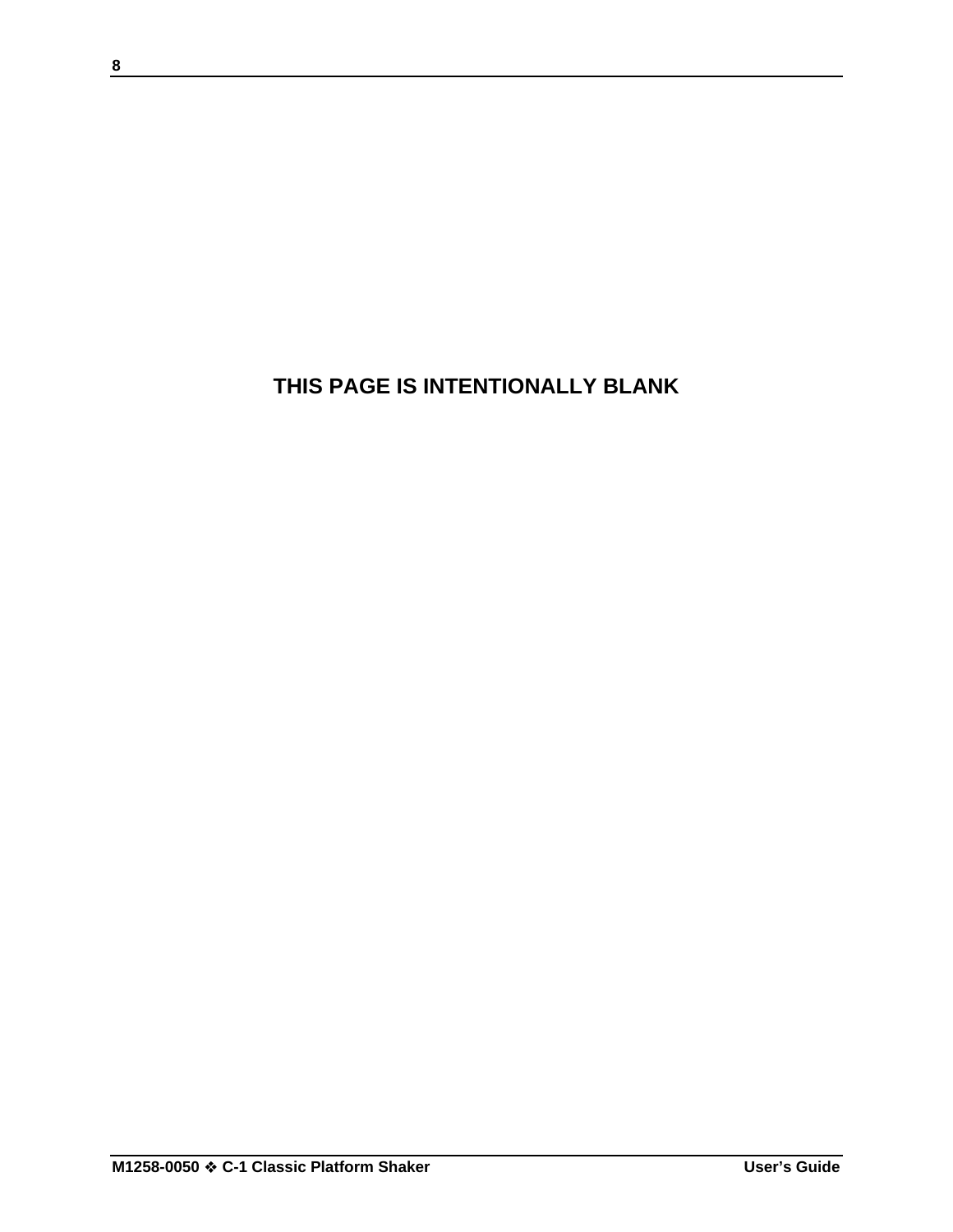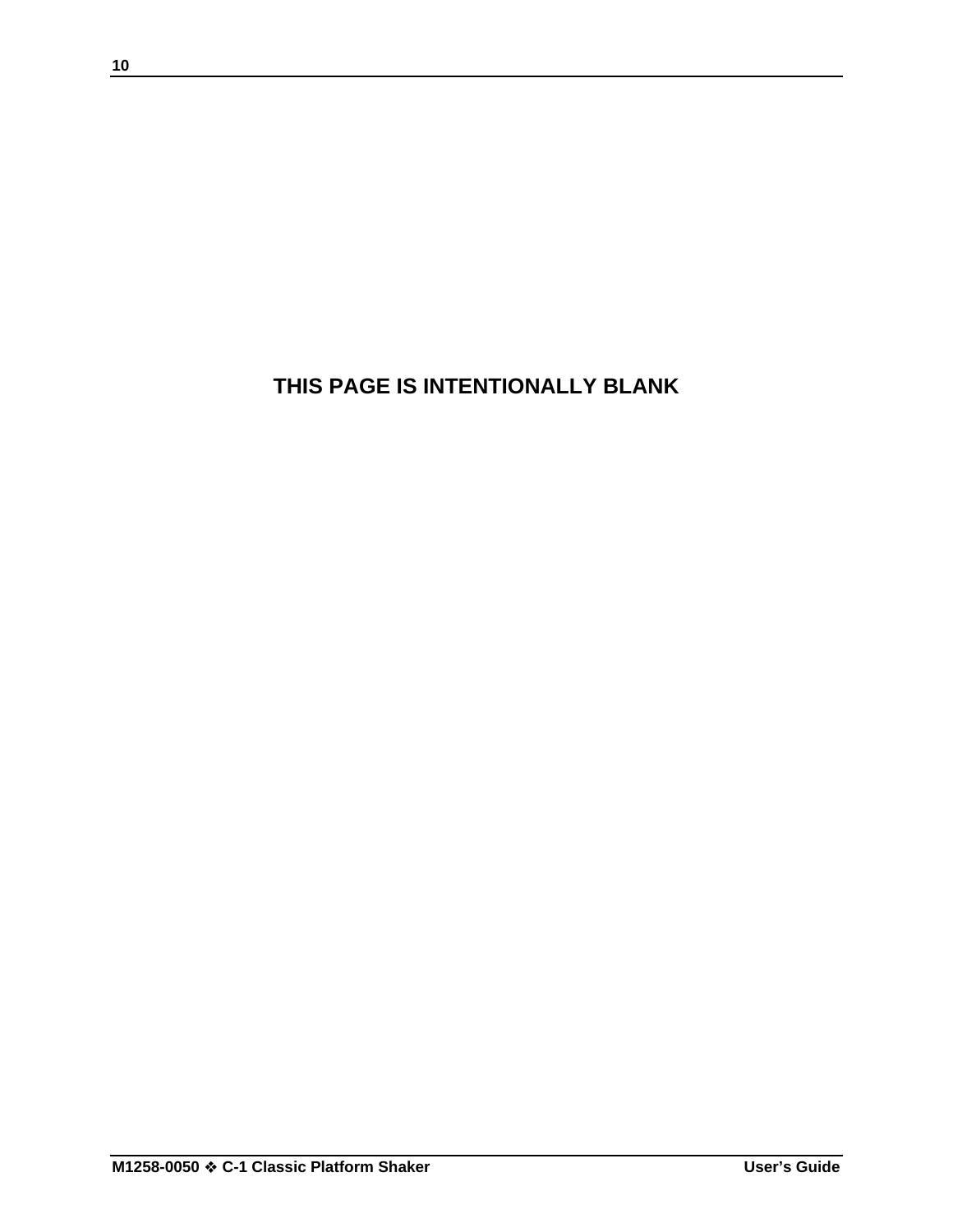# **TABLE OF CONTENTS**

| $\mathbf{1}$            |                                       |                                                     |  |
|-------------------------|---------------------------------------|-----------------------------------------------------|--|
|                         | 1.1                                   |                                                     |  |
| $\overline{2}$          |                                       | INSPECTION, UNPACKING & VERIFICATION OF EQUIPMENT15 |  |
|                         | 2.1<br>2.2<br>2.3                     |                                                     |  |
| $\mathbf{3}$            |                                       |                                                     |  |
|                         | 3.1<br>3.2                            |                                                     |  |
| $\overline{\mathbf{4}}$ |                                       |                                                     |  |
|                         | 4.1<br>4.2<br>4.3                     |                                                     |  |
| $\overline{5}$          |                                       |                                                     |  |
|                         | 5.1<br>5.2<br>5.3                     |                                                     |  |
| 6                       |                                       |                                                     |  |
|                         | 6.1<br>6.2<br>6.3                     |                                                     |  |
| 7                       |                                       |                                                     |  |
| 8                       |                                       |                                                     |  |
|                         | 8.1<br>8.2<br>8.2.2<br>8.2.3<br>8.2.4 |                                                     |  |
| 9                       |                                       |                                                     |  |
|                         | 9.1                                   |                                                     |  |
|                         | 9.2                                   |                                                     |  |
| <b>10</b>               |                                       |                                                     |  |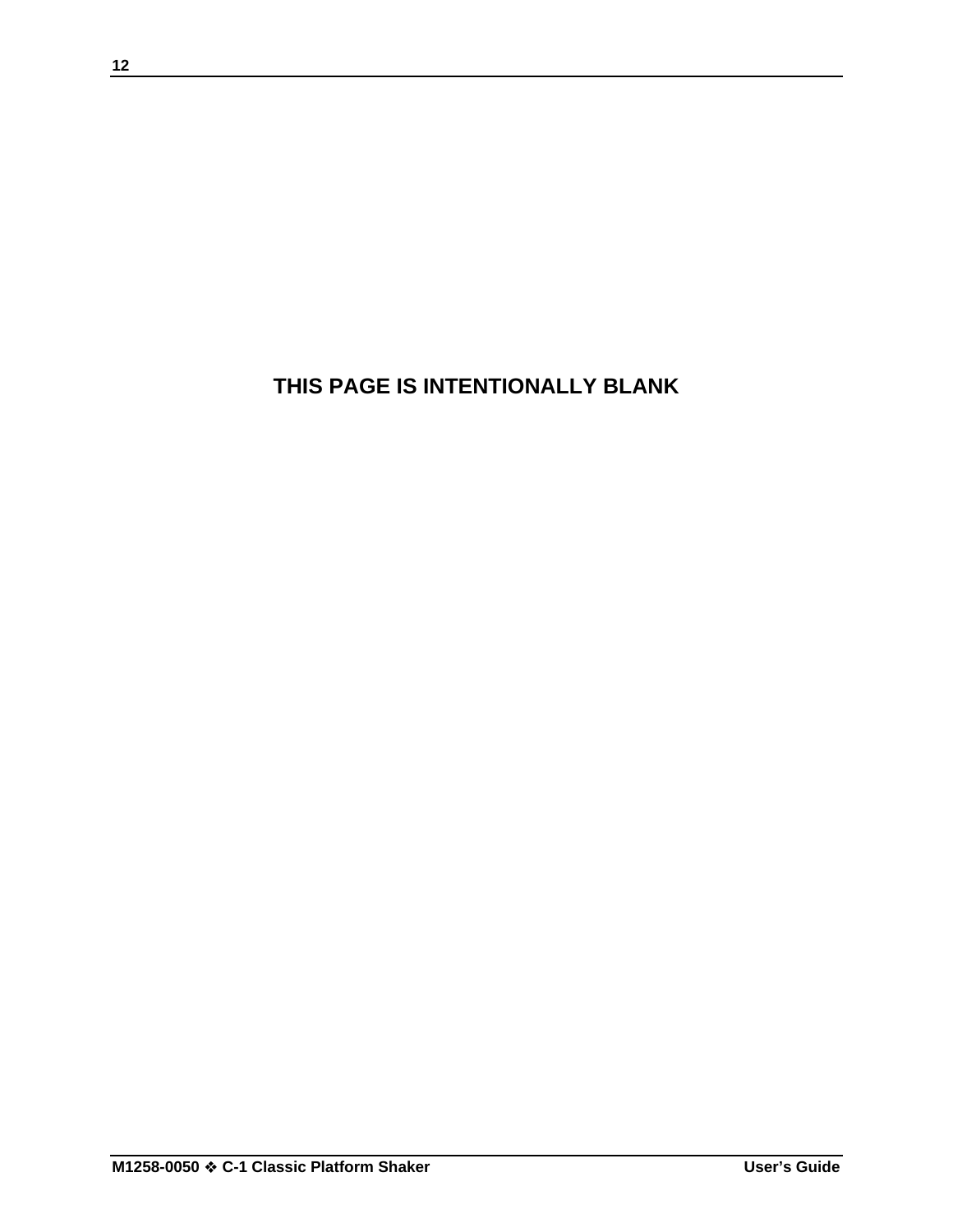# 1 OVERVIEW

<span id="page-12-0"></span>The C-1 Classic Platform Shaker is a portable benchtop shaker utilizing a triple eccentric counter balanced drive to provide horizontal plane rotary motion in a ¾-inch (19 mm) circular orbit. The shaker is operated continuously over a range of 50-400 rpm.

The C-1 can be used with a wide variety of NBS 11 x 13-inch (28 cm x 33 cm) platforms which will accept a variety of clamps for flasks, test tubes, etc. Dedicated platforms are available for a variety of flask sizes. Universal platforms, utility trays, utility carriers and test tube racks are available.

| <b>C-1 Classic Shaker</b> |                                                       |  |  |
|---------------------------|-------------------------------------------------------|--|--|
| <b>Speed</b>              | 50-400 rpm                                            |  |  |
| <b>Stroke</b>             | $\frac{3}{4}$ inch (1.9 cm)                           |  |  |
| <b>Ambient Operating</b>  | 5 - 45°C, 20 to 90% relative humidity, non-condensing |  |  |
| <b>Environment</b>        |                                                       |  |  |
| <b>Automatic Restart</b>  | Automatic restart after power is restored.            |  |  |
| <b>Electrical</b>         | 110/120V AC 50/60 Hz, 1320 VA                         |  |  |
| <b>Requirements</b>       | 220/240V AC 50/60 Hz, 1320 VA                         |  |  |
| <b>Platform</b>           | 11 inches X 13 inches (28 X 33 cm)                    |  |  |
| <b>Overall Dimensions</b> | 14.5 W X 17.5 D X 7.4 inches H (37 X 44.5X 18.8 cm)   |  |  |
| <b>Net Weight</b>         | 35 lbs (16 kg)                                        |  |  |
| <b>Gross Weight</b>       | 50 lbs (22.7 kg)                                      |  |  |

#### *1.1 Specifications*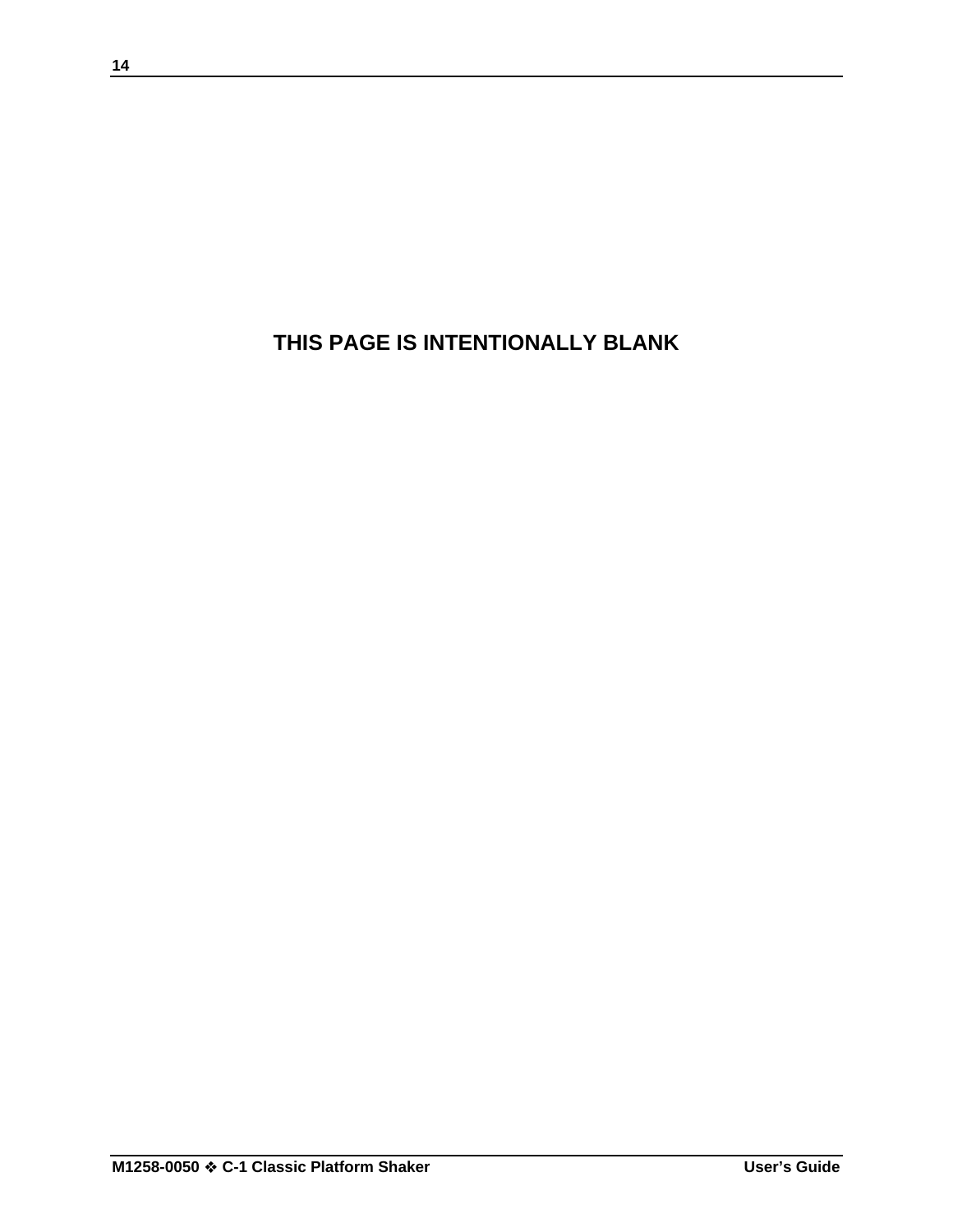# 2 INSPECTION, UNPACKING & VERIFICATION OF EQUIPMENT

#### <span id="page-14-0"></span>*2.1 Inspection of Boxes*

After you receive your order from New Brunswick Scientific, inspect the boxes carefully for any damage that may have occurred during shipping. Report any damage to the carrier and to your local NBS Sales Order Department.

#### *2.2 Unpacking*

Save all packing materials and User's Guide. If any part of your order was damaged during shipping, missing pieces, or fails to operate properly, please fill out the *Customer Satisfaction Form 6300* and return it by fax.

#### *2.3 Verification*

П

Verify against your NBS packing list and the checklist below that you have received the correct materials:

> **C-1 CLASSIC SHAKER 100/120V 50/60 Hz (M1258-0000) 220/240V 50/60 Hz (M1258-0001)**

 $\Box$ **POWER KIT (POWER CORD & FUSE) 100/120V 50/60 Hz (M1244-0600) 220/240V 50/60 Hz (M1244-0601)**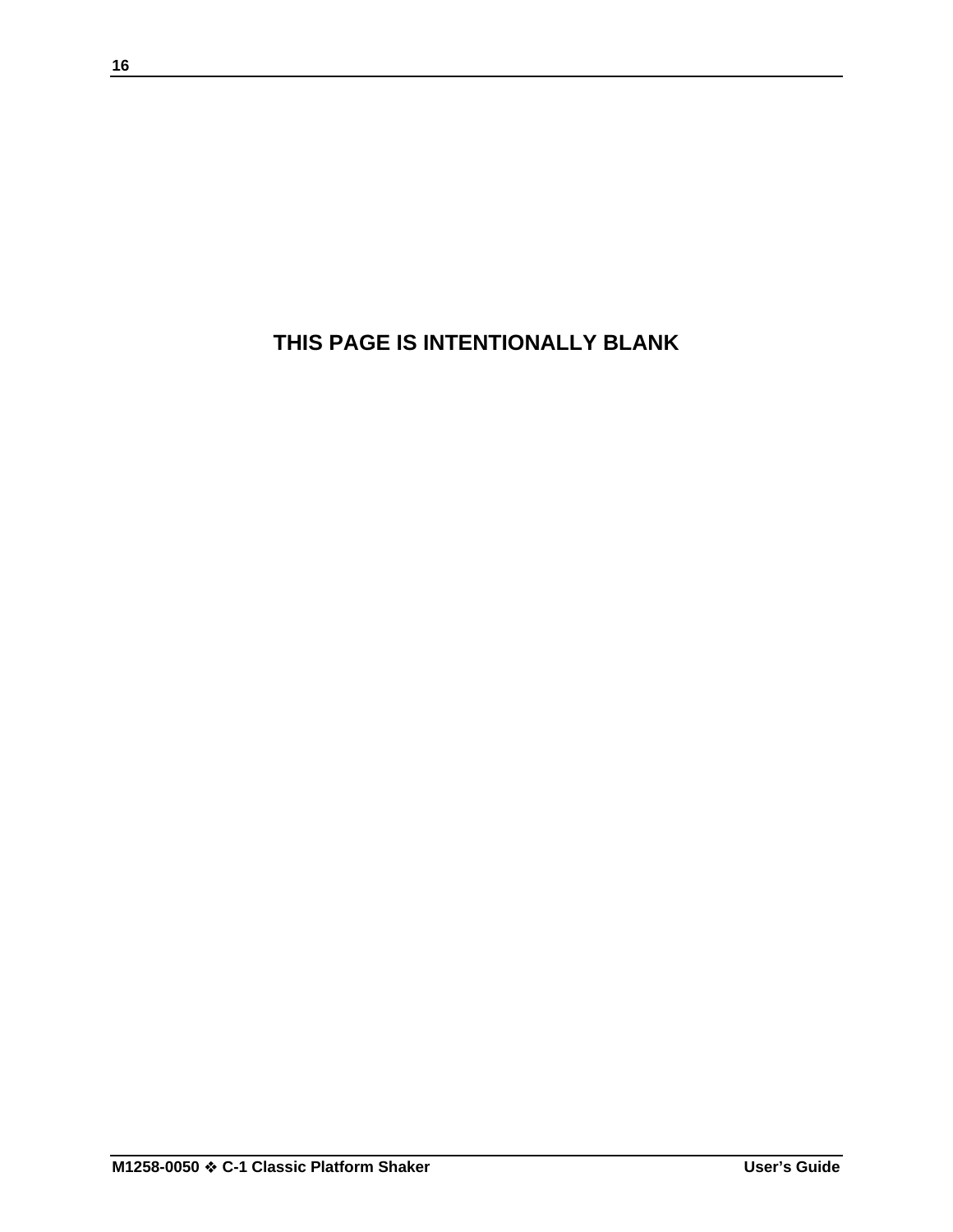# 3 PREPARING THE LOCATION

#### <span id="page-16-0"></span>*3.1 Physical Location*

It is essential that the instrument be situated in a area where there is sufficient space for the shaker and platform to clear walls and obstructions during operation. The surface on which the unit is placed must be smooth, level, and able to support the shaker under full load operating conditions.

#### *3.2 Environment*

The shaker is designed to operate optimally in the following ambient conditions:

- $5 45^{\circ}C$
- 20 to 90% Relative Humidity non-condensing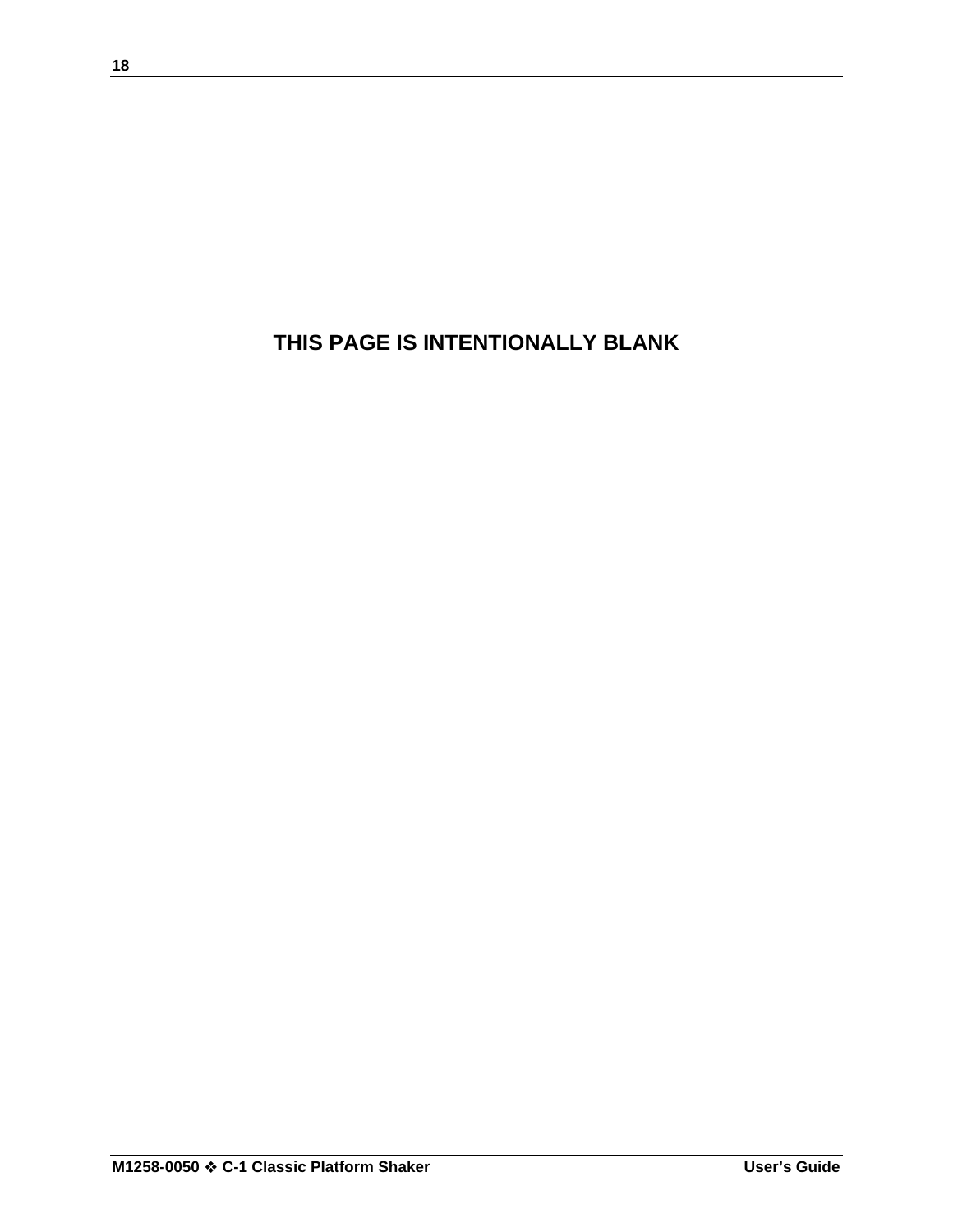# 4 GETTING STARTED

#### <span id="page-18-0"></span>*4.1 Platform Installation*

**A platform is required for operation.** To install a platform on the unit:

1. Loosen the four knobs on the left and right **MOVER PLATES**.



**Figure 1: Platform Installation (top view)** 

2. Align the four slots in the platform with the four holes in the **MOVER PLATES**, and place the platform on the **MOVER PLATES**.

 $\odot$ 

3. Tighten the knobs to secure the platform.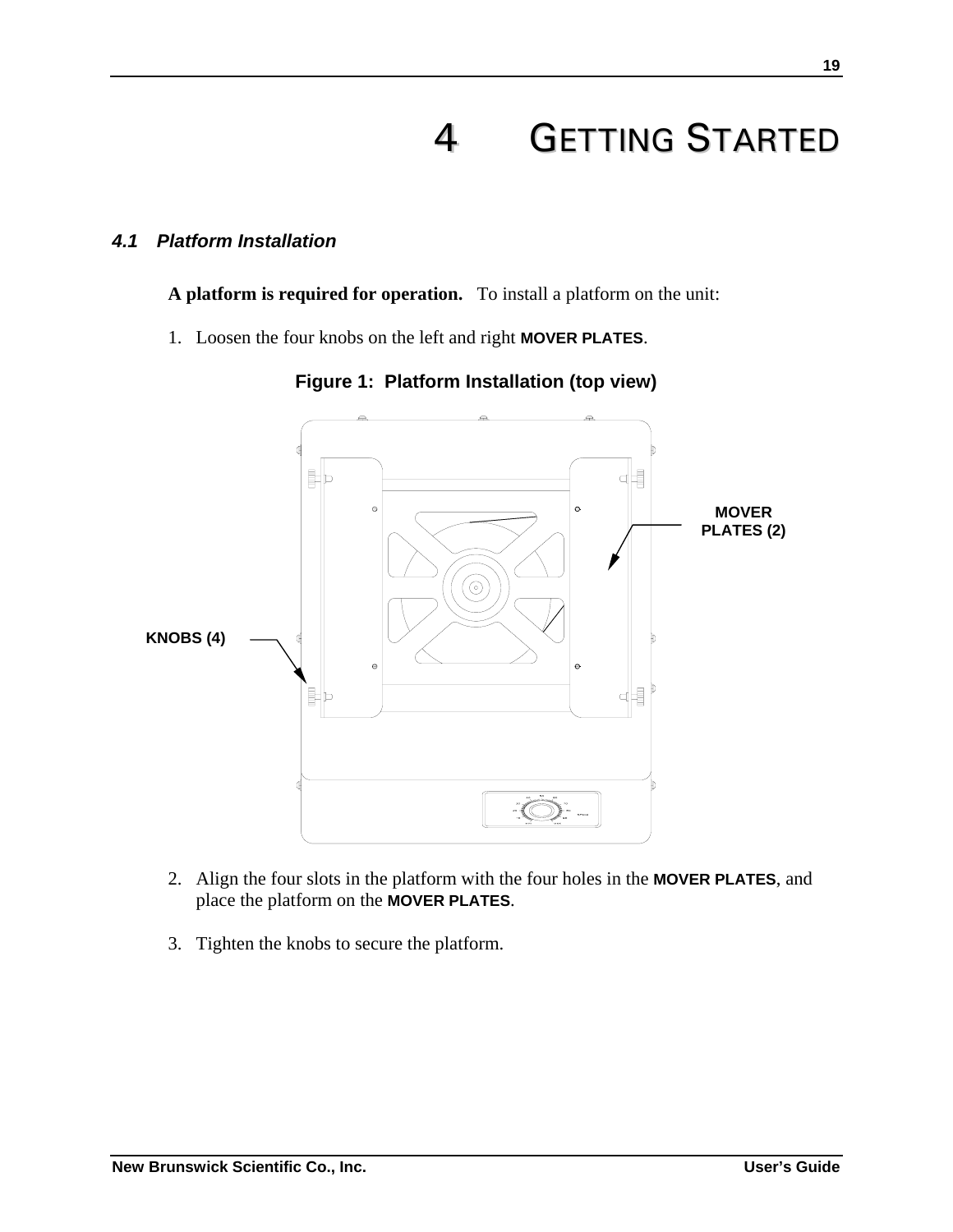#### *4.2 Clamp Installation*

Flask clamps purchased for use with universal platforms require installation. Clamps are installed by securing the base of the clamp to the platform with the correct type and number of screws (*refer to Table 1 below*). All clamps are shipped complete with hardware.

NBS flask clamps are used on a variety of shaker platforms. Flat head screws of different lengths and thread pitch are used to secure the clamp. To identify the proper screw for your shaker application by reference to the head style, consult Table 1 below, find the proper screws and set the others aside:

#### **Table 1: Clamp Hardware Application Chart**

**No matter what size the clamp, use these screws to fasten them to your platform:** 

| <b>Description</b>                                    | <b>Part Number</b> | Qty. | <b>Application</b>                                                              |  |
|-------------------------------------------------------|--------------------|------|---------------------------------------------------------------------------------|--|
| 10-24 x 5/16 (7.9 mm) flat<br>Phillips (+) head screw | S2116-3051         |      | 5/16" (7.9 mm) thick<br>aluminum, phenolic and<br>stainless steel<br>platforms. |  |

#### *4.3 Electrical Connections*

Before making electrical connections, verify that the power source voltage matches the voltage on the **ELECTRICAL SPECIFICATION PLATE** and the **ON/OFF SWITCH** is on the **OFF** position. The **ELECTRICAL SPECIFICATION PLATE** is located on the side panel of the unit near the **ON/OFF SWITCH**.

Connect the **POWER CORD** to the **POWER CONNECTOR** (*see Figure 2 on the following page*) and the other end to a suitable, grounded receptacle.

<span id="page-19-0"></span>**20**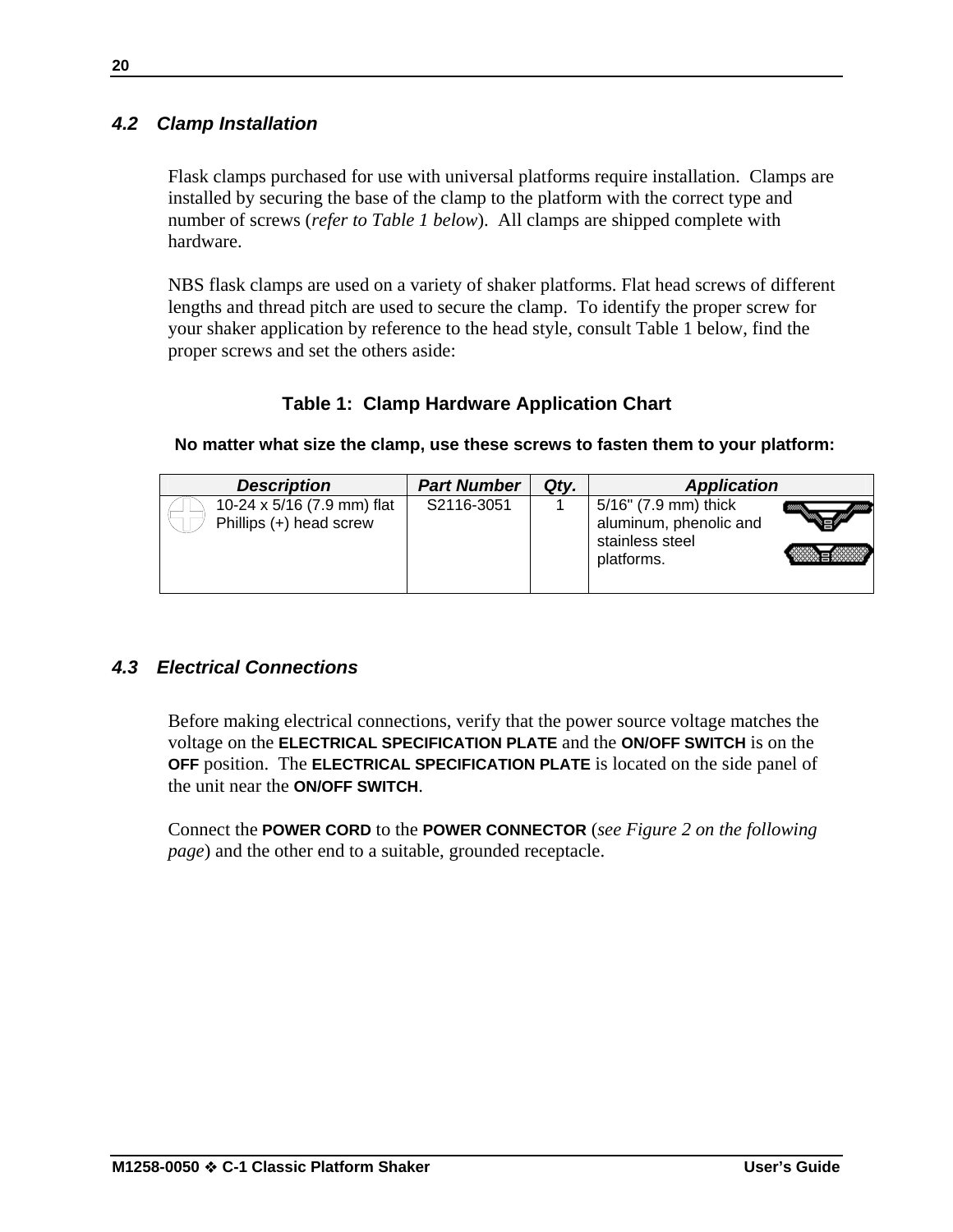**Figure 2: Rear Panel** 

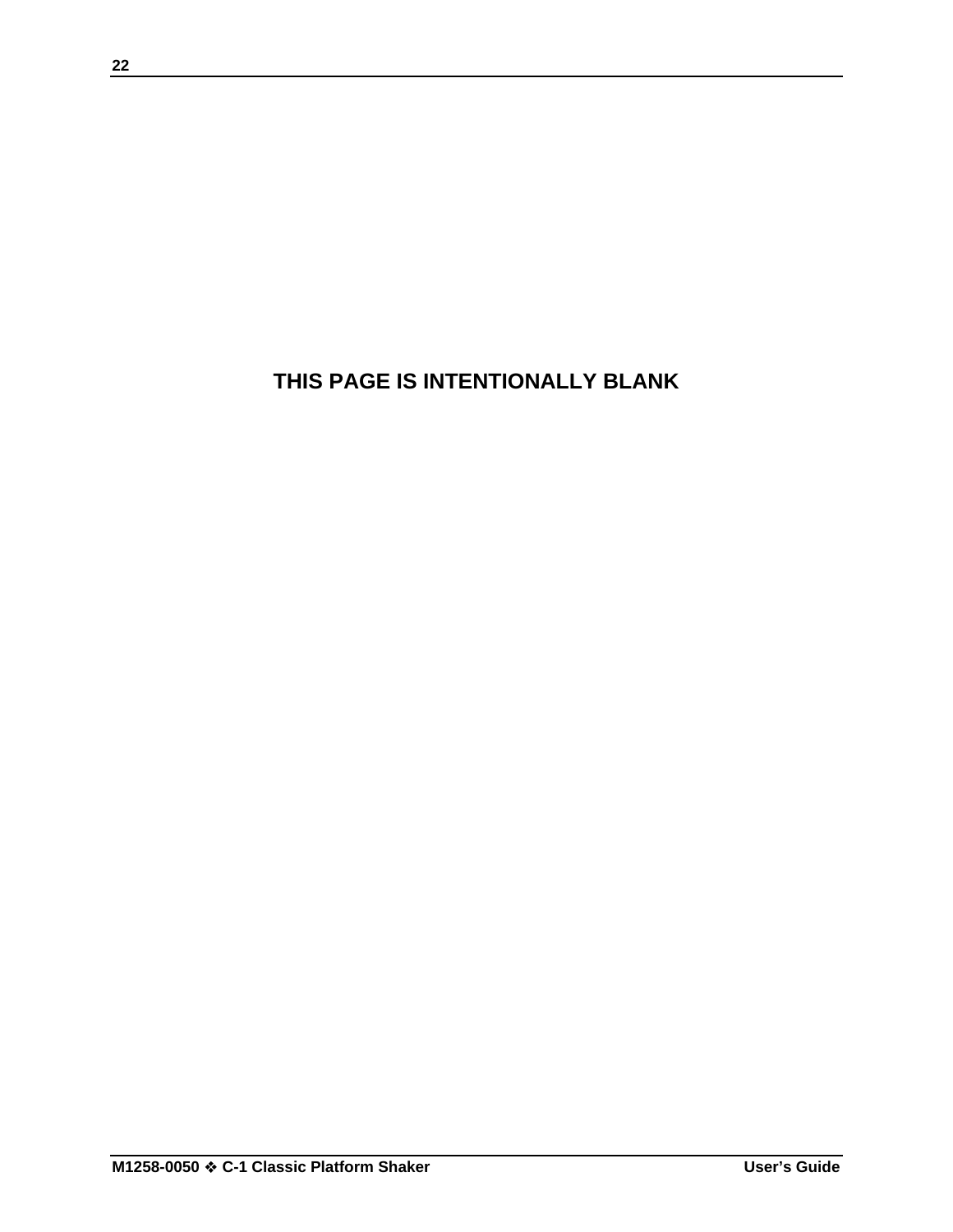# 5 OPERATION

#### <span id="page-22-0"></span>*5.1 Starting the C-1*

To operate the shaker:

1. Verify that the SPEED CONTROL KNOB is in the MIN POSITION.



#### **Figure 3: Front Panel**

# $\rightarrow$  NOTE:

**The shaker is turned on or off by the ON/OFF POWER SWITCH located on the side panel of the unit, not by the MIN POSITION of the SPEED CONTROL KNOB. The MIN POSITION is the minimum speed at which the shaker operates. We recommend starting and stopping the shaker at this speed.** 

- 2. Set the **ON/OFF POWER SWITCH** on the side of unit to the **ON** position.. The shaker will start shaking at its minimum speed.
- 3. Adjust speed as desired.

# $\rightarrow$  NOTE:

**The graduations around the SPEED CONTROL KNOB are for reference only. They do not correspond to specific speeds or any particular % of maximum speed.**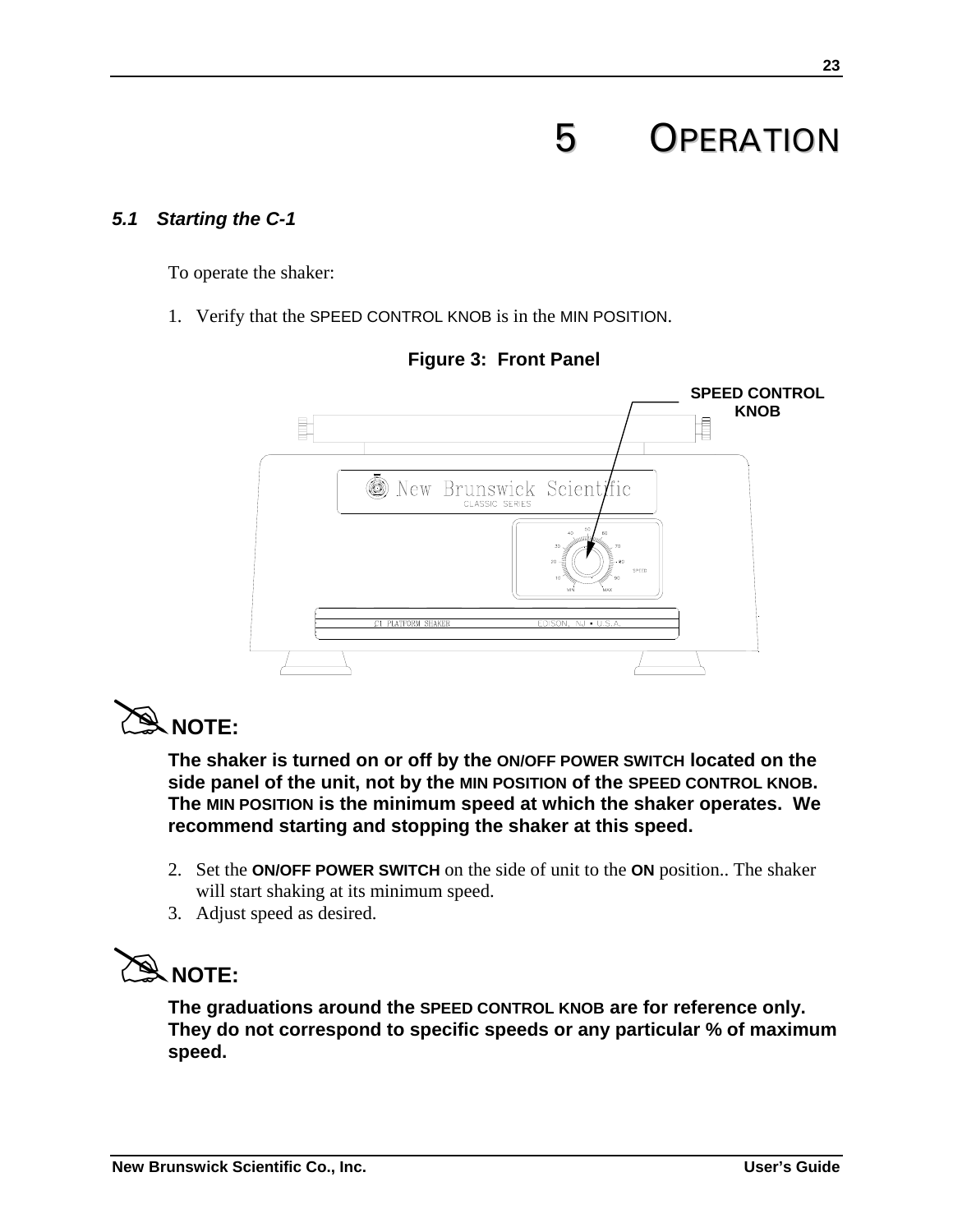#### <span id="page-23-0"></span>*5.2 Stopping the C-1*

To stop the shaker, perform the following:

- 1. Turn the **SPEED CONTROL KNOB** to the min position.
- 2. Set the **ON/OFF** switch on the side of unit to the **OFF** position. The shaker will stop shaking.

#### *5.3 Power Failure*

In the event of a power failure, the C-1 shaker is equipped with an automatic restart function. If the shaker was in operation at the time of the power interruption, the shaker will begin to operate at its last setpoint.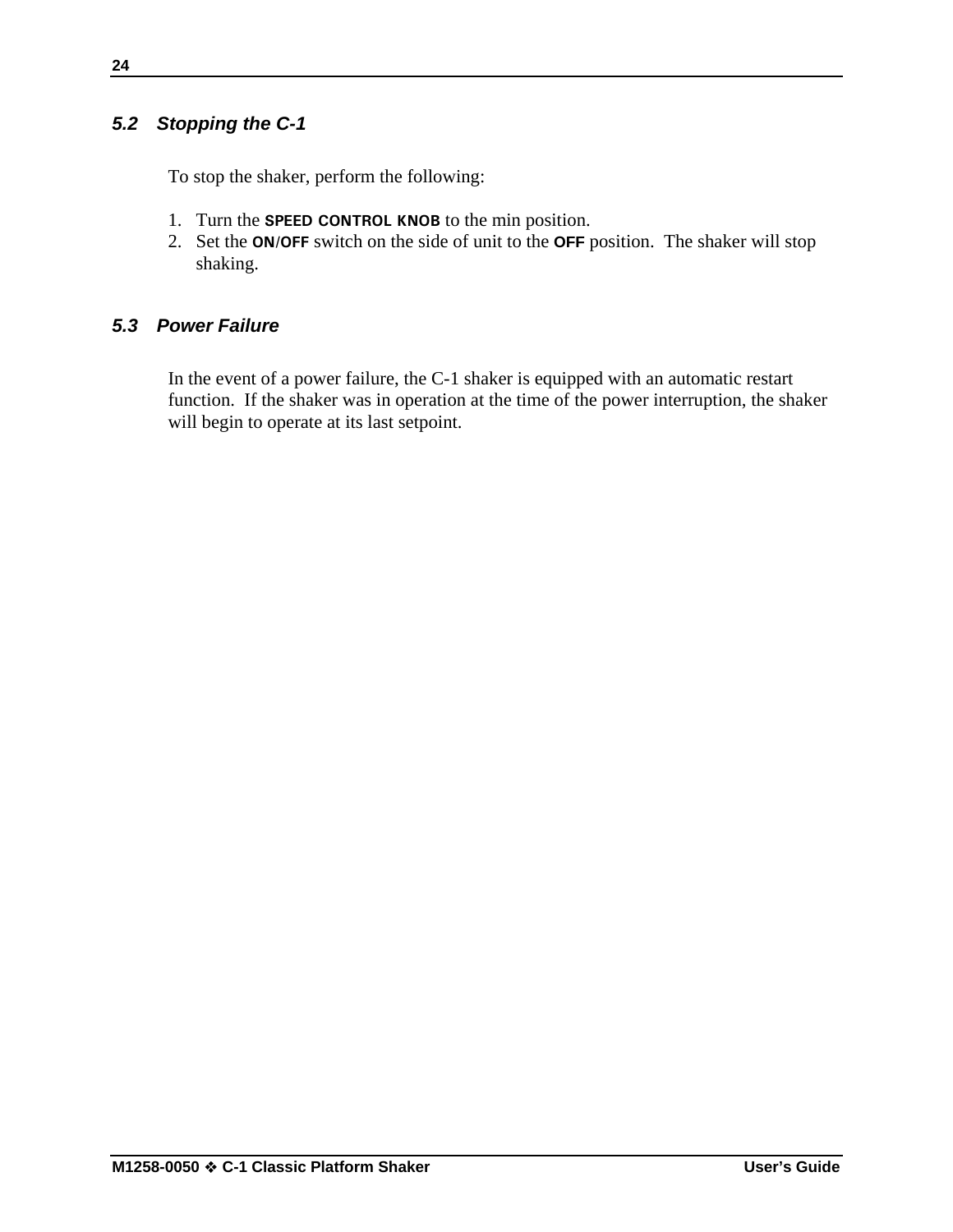# 6 PREVENTIVE MAINTENANCE

<span id="page-24-0"></span>

#### *WARNING!*

**Always turn off the shaker and disconnect the power cord from the power supply BEFORE performing maintenance on the unit.**

#### *6.1 Cleaning External Surfaces*

The unit may be cleaned using a damp cloth or any standard, household or laboratory cleaner to wipe down its outer surfaces. Do not use abrasive or corrosive compounds to clean this instrument, as they may damage the unit and void the warranty.

#### *6.2 Fuse Replacement*

The electrical fuse of the unit is housed in the fuse holder on the rear panel of the unit above the **POWER CORD CONNECTOR**.

To check or replace the fuse:

1. If you have not already done so, set the **ON/OFF SWITCH** to **OFF** and disconnect the **POWER CORD** from the power source (*see Figure 2, repeated below*).



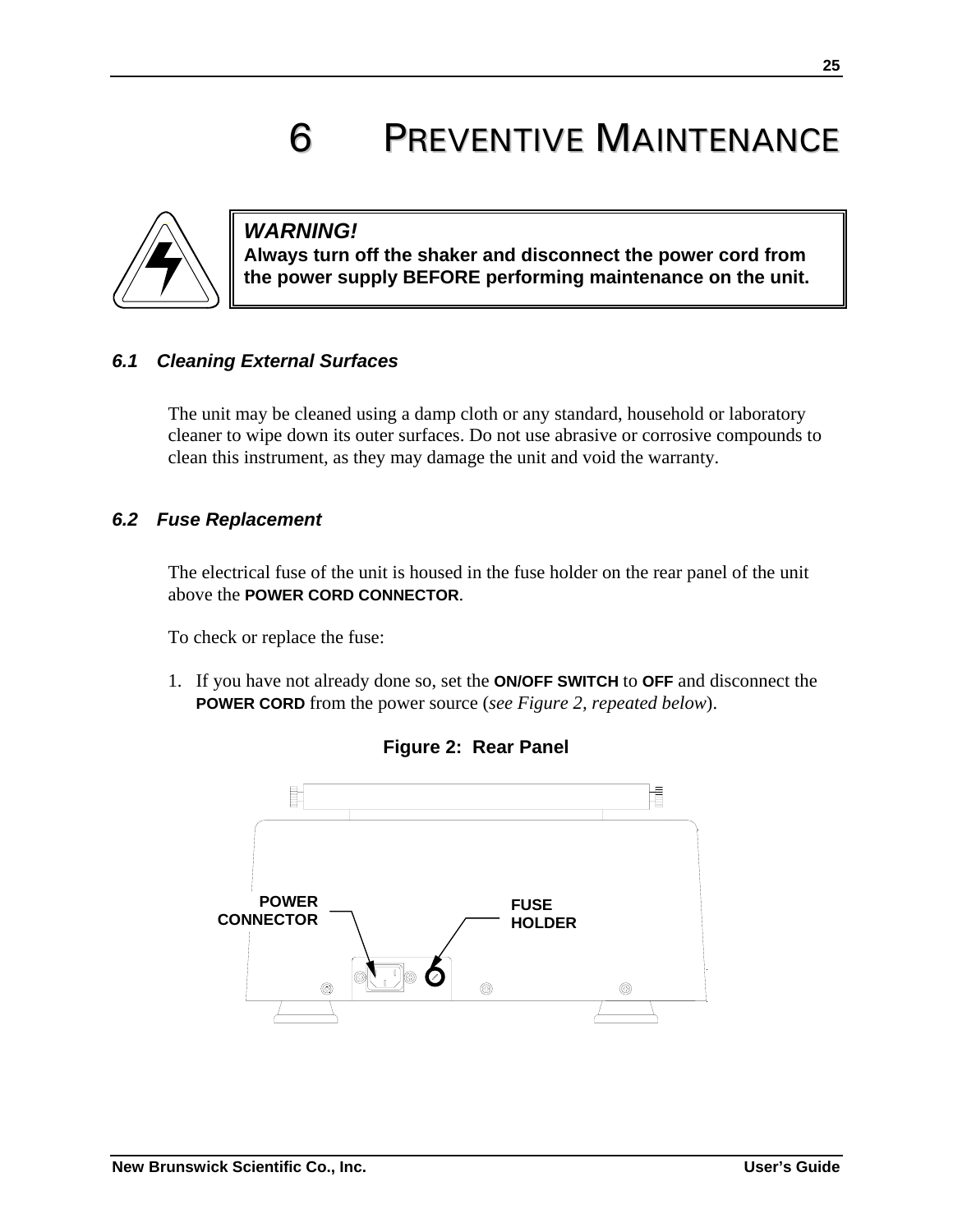<span id="page-25-0"></span>2. Insert a small flat-bladed screwdriver into the fuse holer groove (*see Figure 4 below*) and turn counterclockwise until it disengages and the fuse holder springs free.

**Figure 4: Fuse Holder (detail)**



3. Check the fuse. If it has failed, replace the fuse.

#### *6.3 Belt Replacement*

To replace the shaker drive belt:

- 1. Turn off the unit, disconnect the power cord from the power source.
- 2. Remove the platform if equipped. Set the platform and knobs aside.
- 3. Remove the Phillips head screws that secure the **MOVER PLATES** to the **SUBPLATFORM**.



**Figure 5: Mover Plate Removal** 

4. Lift and remove the **MOVER PLATES** from the unit.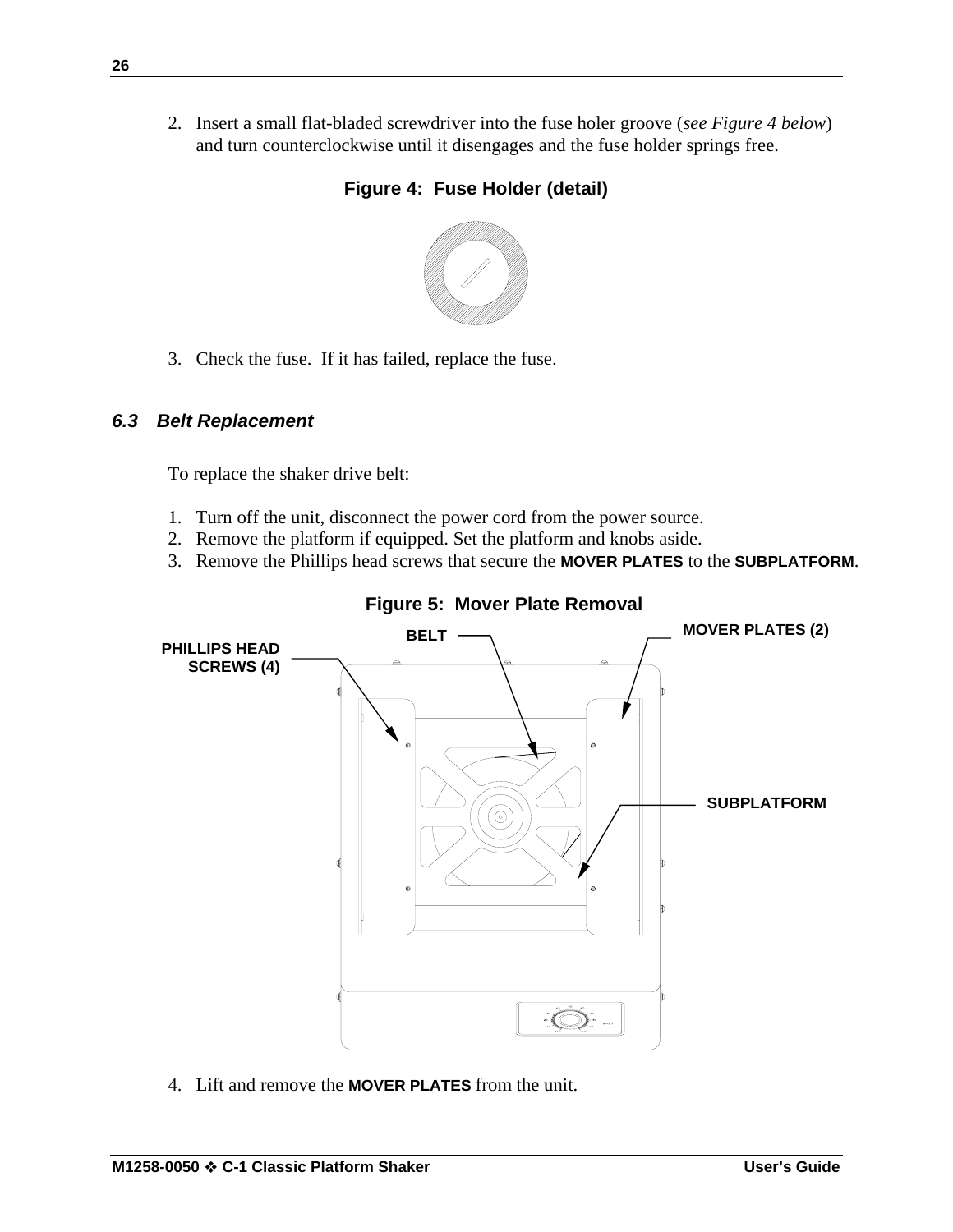5. Remove the Phillips head screws (shown) that attach the **COVER** to the frame.



**Figure 6: Cover Removal** 

6. Lift and remove the **COVER** from the unit (*see Figure 7 on the following page*).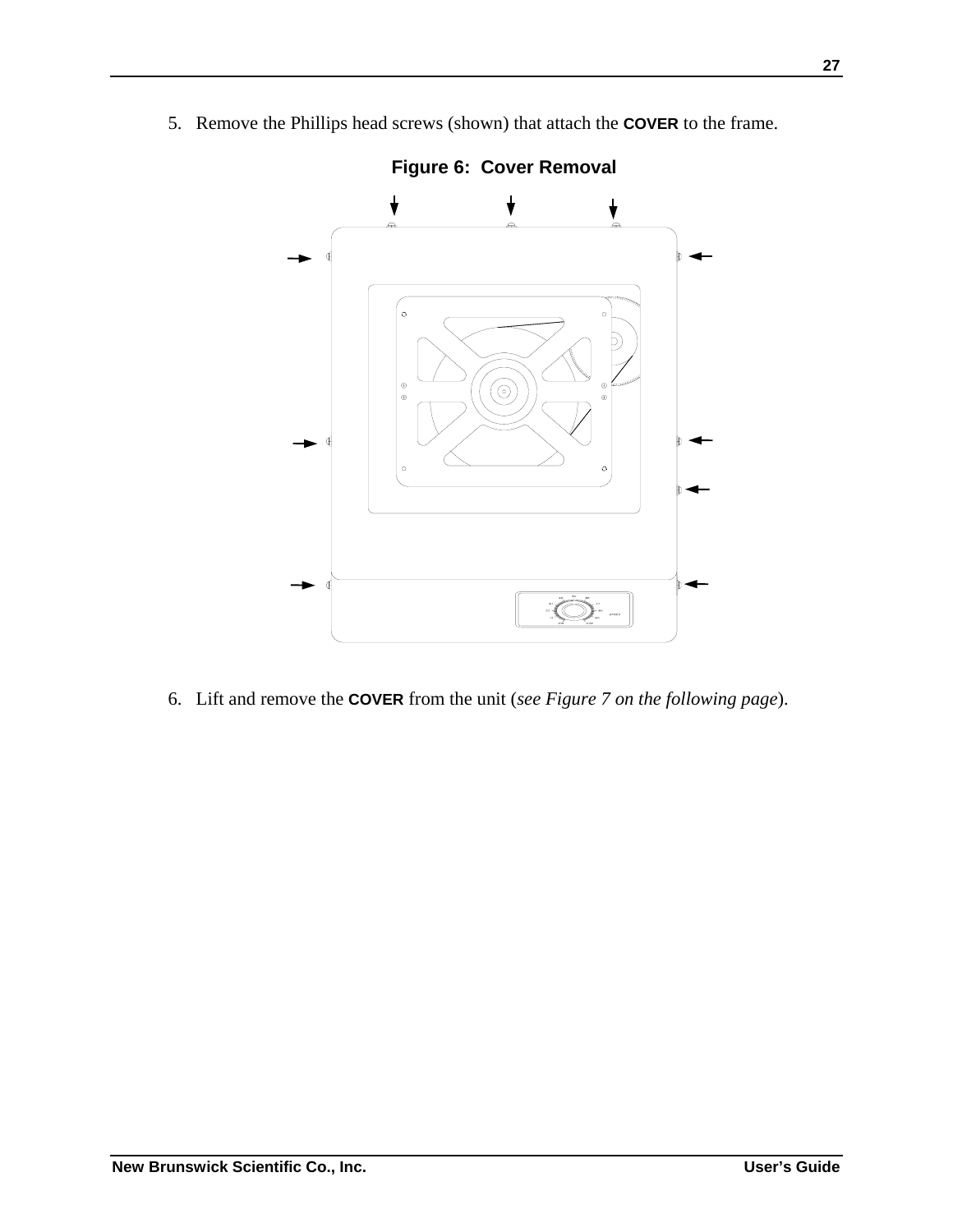

**Figure 7: Top View without Cover** 

7. Loosen and remove the hardware that attaches the **UPPER FLEXURES** to **LOWER MOVER PLATE**.



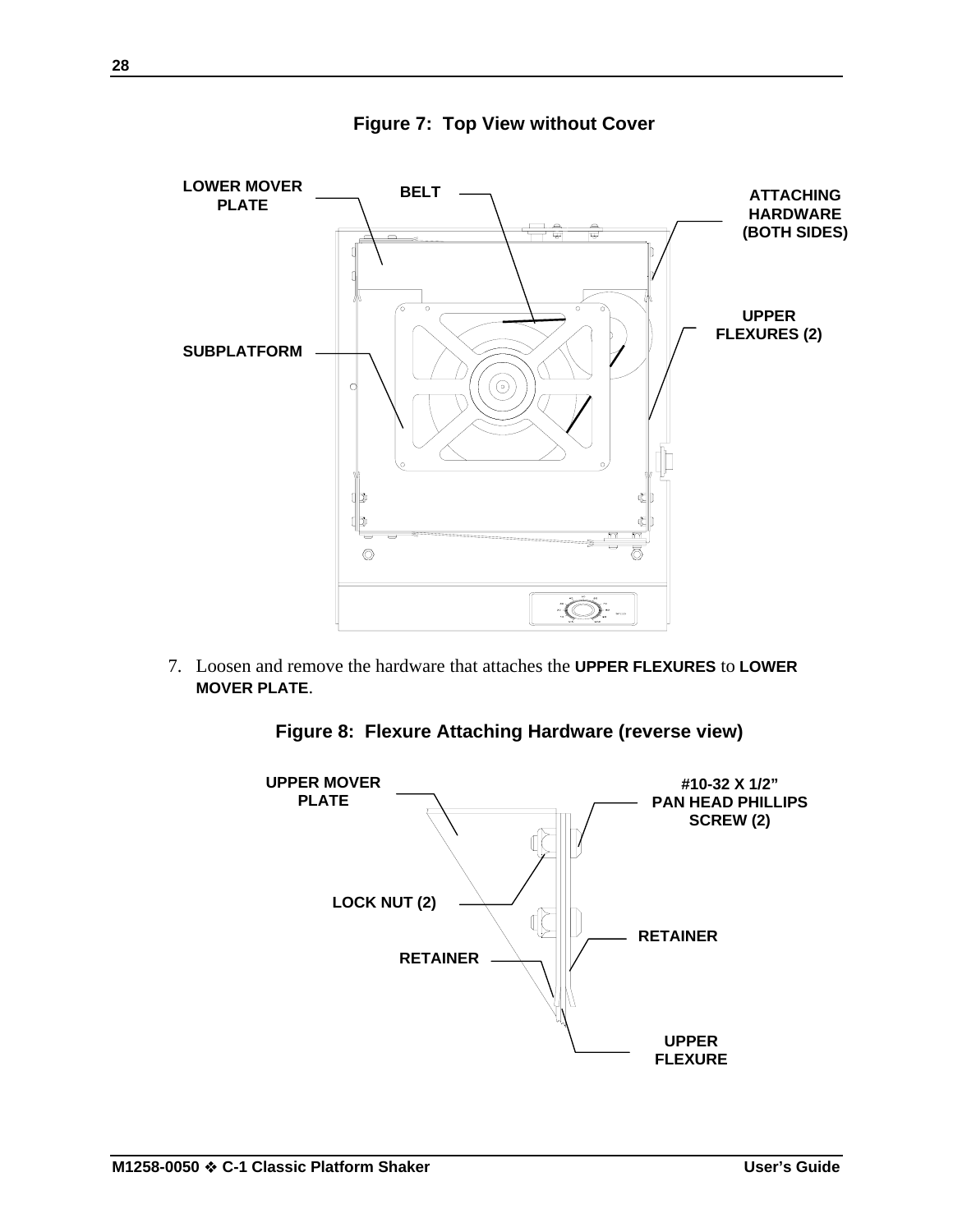8. Using your fingers, reach under the **SUBPLATFORM** and move the belt so that it falls off the drive pulley. Remove the belt from the bearing housing pulley.



 **Figure 9: Removing the Drive Belt** 

- 9. Grab the belt from underneath the **SUBPLATFORM**, pull it forward and over one corner of the **SUBPLATFORM**. Repeat for the other corner until the belt clears the **SUBPLATFORM**, but is constrained by the **LOWER MOVER PLATE**.
- 10. Slide the belt to one of the unattached sides of the **LOWER MOVER PLATE** and pull it through the opening.
- 11. Slide the belt to the other side of the **LOWER MOVER PLATE**, pull it through the opening, and remove it from the unit.
- 12. Install the replacement belt in similar fashion.
- 13. Reattach the **UPPER FLEXURES** to the **LOWER MOVER PLATE**.
- 14. Reattach the **COVER** to the frame and secure.
- 15. Reinstall the **MOVER PLATES** and secure.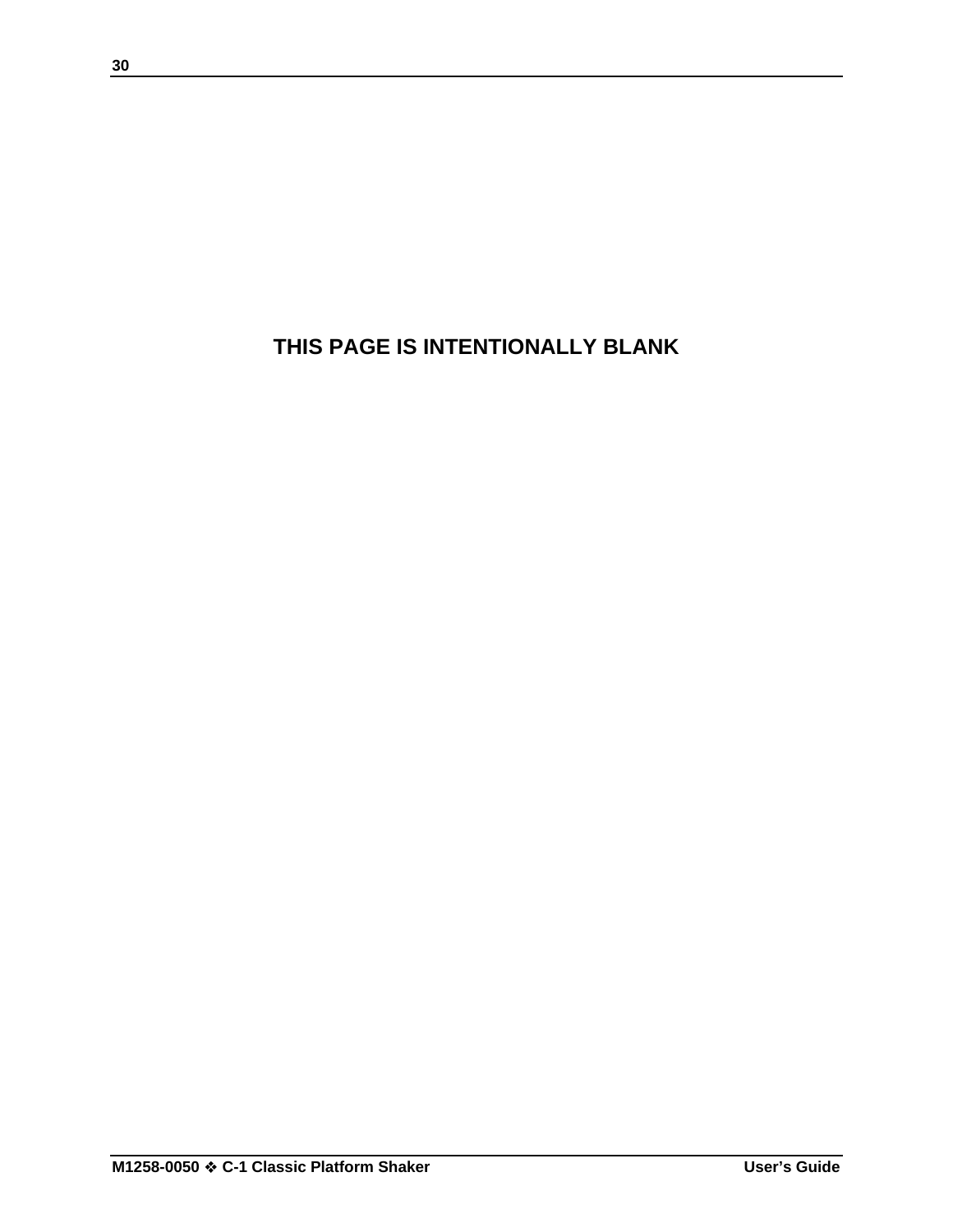# 7 TROUBLESHOOTING

If any problems occur with your shaker, do not attempt to perform any service on the unit other than specified in this manual. Unauthorized servicing may void the warranty. Please contact your NBS Sales Order Department

<span id="page-30-0"></span> **31**

In any correspondence with NBS, please refer to the Model Number and Serial Number of your unit. This information is on the **ELECTRICAL SPECIFICATION PLATE** which is located on the side panel of the unit.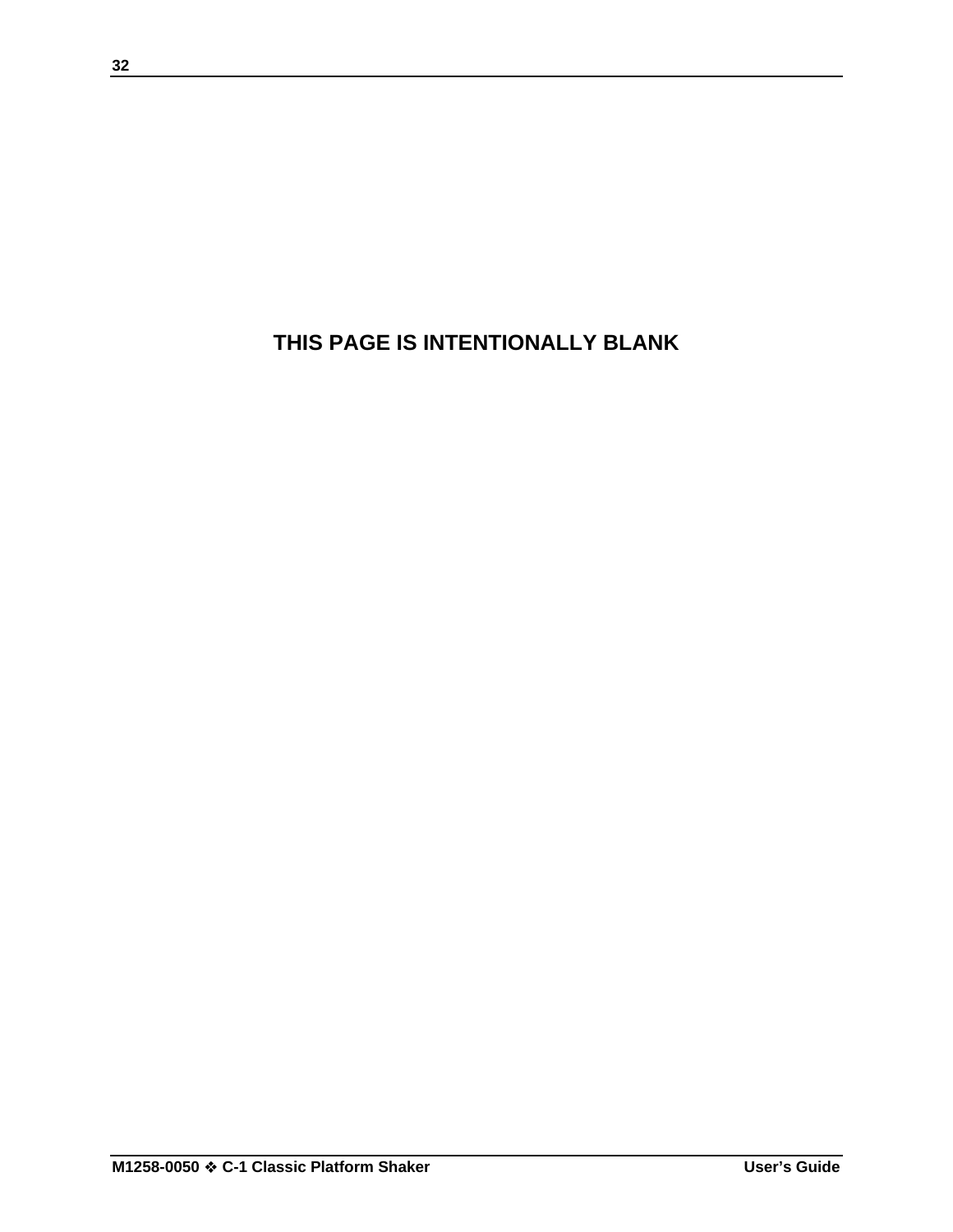# 8 REPLACEMENT PARTS & **ACCESSORIES**

<span id="page-32-0"></span>When ordering replacement or accessory parts, or requesting service information, please provide the Model Number and Serial Number of your shaker. This information is on the **ELECTRICAL SPECIFICATION PLATE** which is located on the side panel of the unit.

#### *8.1 Replacement Parts*

| <b>Part Description</b>   | <b>NBS Part Number</b> |
|---------------------------|------------------------|
| V-Belt                    | R-243                  |
| Fuse, Slo Blo .2 A, 250 V | P0380-3830             |

#### *8.2 Accessories*

#### **8.2.1 Dedicated Platforms**

| <b>Platform Description</b> | <b>Flask Capacity</b> | <b>NBS Part Number</b> |
|-----------------------------|-----------------------|------------------------|
| 10 ml Erlenmeyer Flasks     | 60                    | AG2-10                 |
| 25 ml Erlenmeyer Flasks     | 32                    | M1190-9919             |
| 50 ml Erlenmeyer Flasks     | 20                    | M1190-9915             |
| 125 ml Erlenmeyer Flasks    | 12                    | M1190-9916             |
| 250 ml Erlenmeyer Flasks    | 8                     | M1190-9917             |
| 500 ml Erlenmeyer Flasks    | 6                     | M1190-9918             |

#### **8.2.2 Universal Platform Flask Capacity**

The Universal Platform (NBS number M1001-0240) is capable of holding the following quantities of flasks:

| <b>Flask Type</b>        | Capacity |
|--------------------------|----------|
| 10 ml Erlenmeyer Flasks  | 60       |
| 25 ml Erlenmeyer Flasks  | 20       |
| 50 ml Erlenmeyer Flasks  | 15       |
| 125 ml Erlenmeyer Flasks | 11       |
| 250 ml Erlenmeyer Flasks | ิค       |
| 500 ml Erlenmeyer Flasks |          |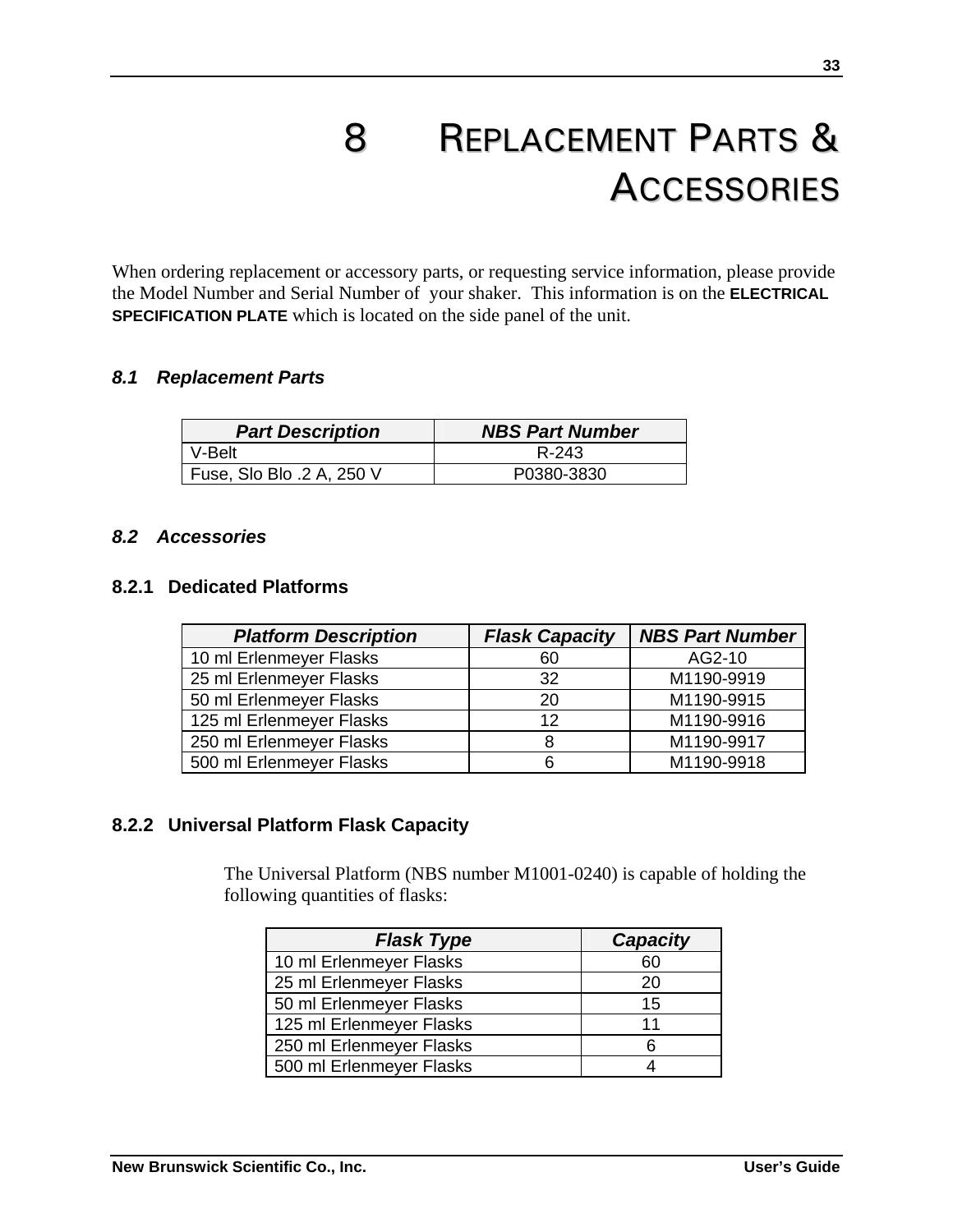### <span id="page-33-0"></span>**8.2.3 Carriers & Test Tube Capacities**

| <b>Accessory Description</b>                               | <b>NBS Part Number</b> |
|------------------------------------------------------------|------------------------|
| Utility Carrier with rubber mat and 2 bars for captivating | AG2-UT                 |
| glassware                                                  |                        |
| Utility tray with rubber mat for shaking 96-well plates,   | $AG2-00$               |
| petri dishes and other labware at low speeds               |                        |
| Adjustable angle Test Tube Rack for 17 mm-25 mm            | AG2-TA25               |
| <b>Test Tubes</b>                                          |                        |

### **8.2.4 Accessory Flask Clamps**

| <b>Clamp Type</b>                        | <b>NBS Part Number</b> |
|------------------------------------------|------------------------|
| 10 ml Erlenmeyer Clamp, stainless steel  | ACE-10S                |
| 25 ml Erlenmeyer Clamp, stainless steel  | M1190-9004             |
| 50 ml Erlenmeyer Clamp, stainless steel  | M1190-9000             |
| 125 ml Erlenmeyer Clamp, stainless steel | M1190-9001             |
| 250 ml Erlenmeyer Clamp, stainless steel | M1190-9002             |
| 500 ml Erlenmeyer Clamp, stainless steel | M1190-9003             |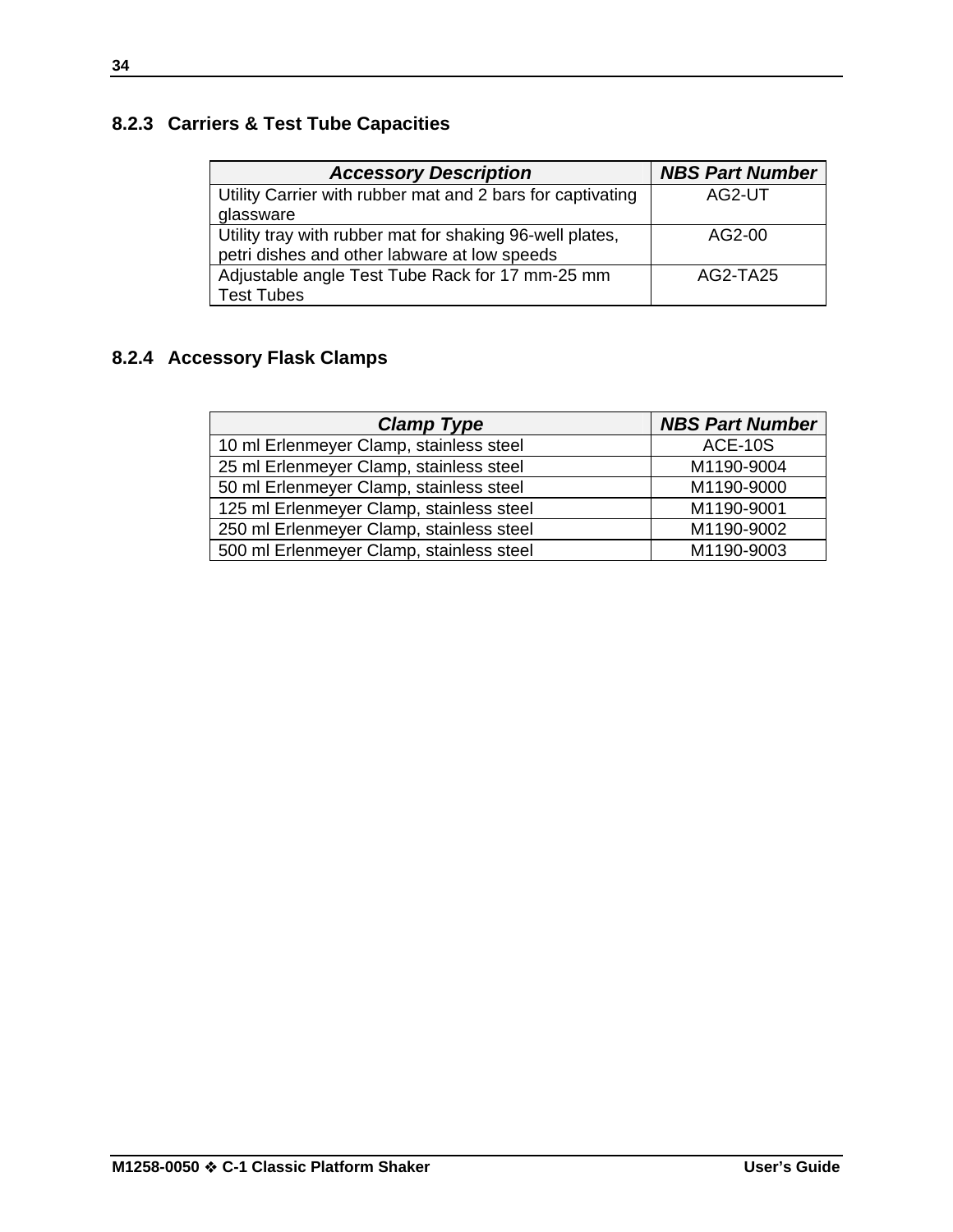# 9 DRAWINGS

<span id="page-34-0"></span>

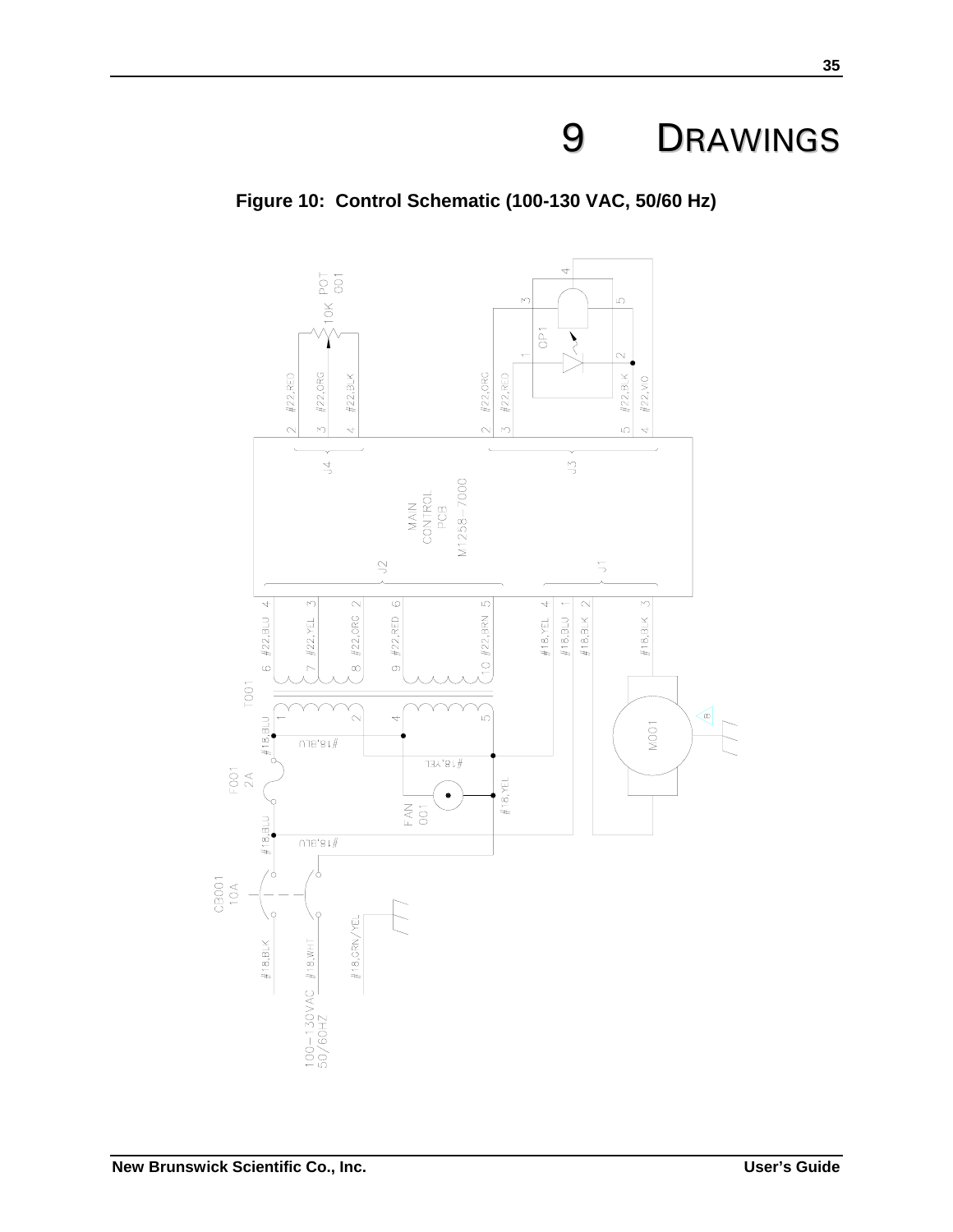

**Figure 11: Control Schematic (220-240 VAC, 50/60 Hz)**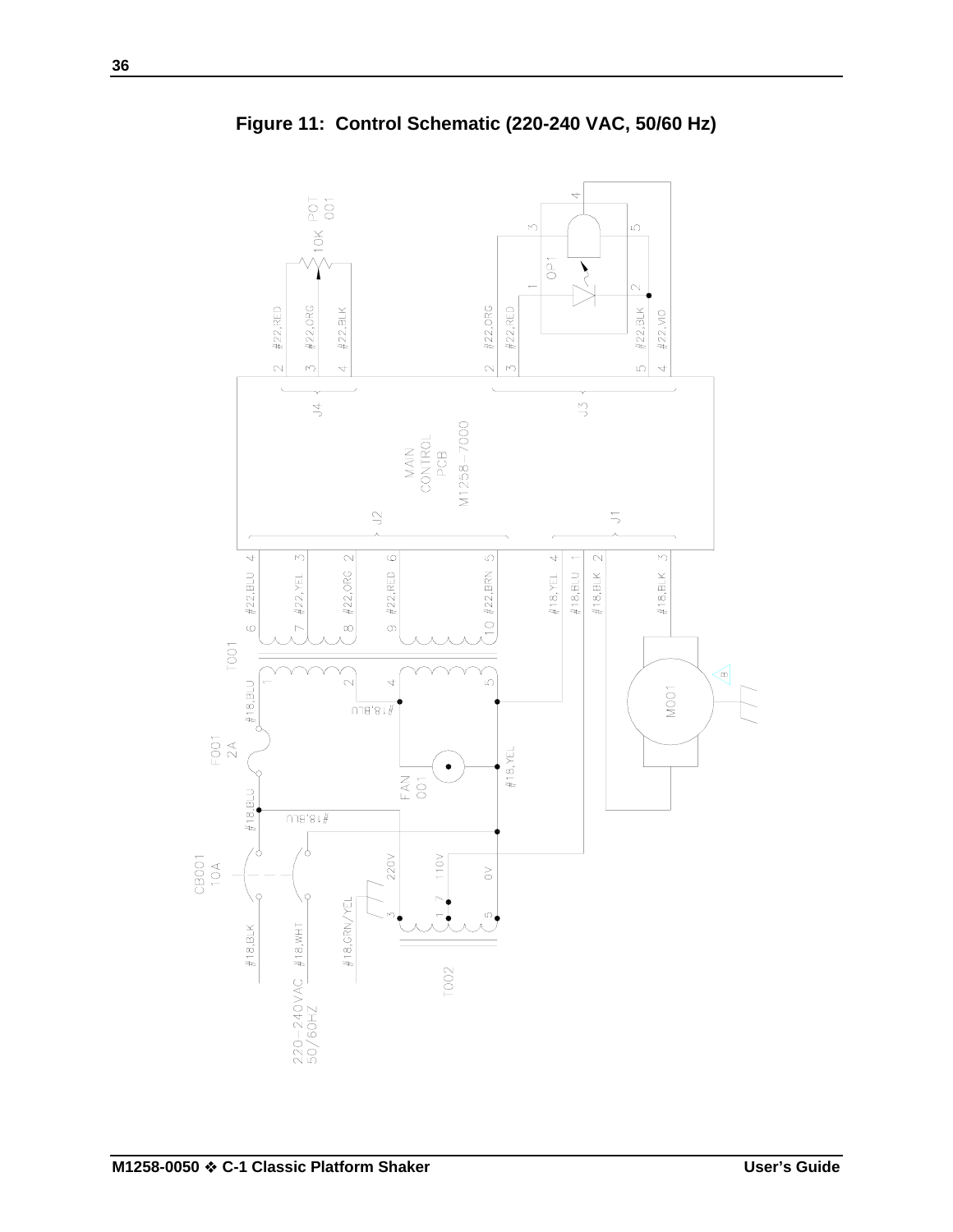### <span id="page-36-0"></span>*9.1 List of Drawings*

| <b>Figure</b> | <b>Description</b>                        | Page   |
|---------------|-------------------------------------------|--------|
|               | Platform Installation (top view)          | 19     |
| 2             | <b>Rear Panel</b>                         | 21, 25 |
| 3             | Front Panel (detail)                      | 23     |
| 4             | Fuse Holder (detail)                      | 26     |
| 5             | Mover Plate Removal                       | 26     |
| 6             | <b>Cover Removal</b>                      | 27     |
|               | <b>Top View without Cover</b>             | 28     |
| 8             | Flexure Attaching Hardware (reverse view) | 28     |
| 9             | Removing the Drive Belt                   | 29     |
| 10            | Control Schematic (100-130 VAC, 50/60 Hz) | 35     |
|               | Control Schematic (220-240 VAC, 50/60 Hz) | 36     |

#### *9.2 List of Tables*

| <b>Table</b> | <b>Description</b>                      | $P$ ade |
|--------------|-----------------------------------------|---------|
|              | <b>Clamp Hardware Application Chart</b> |         |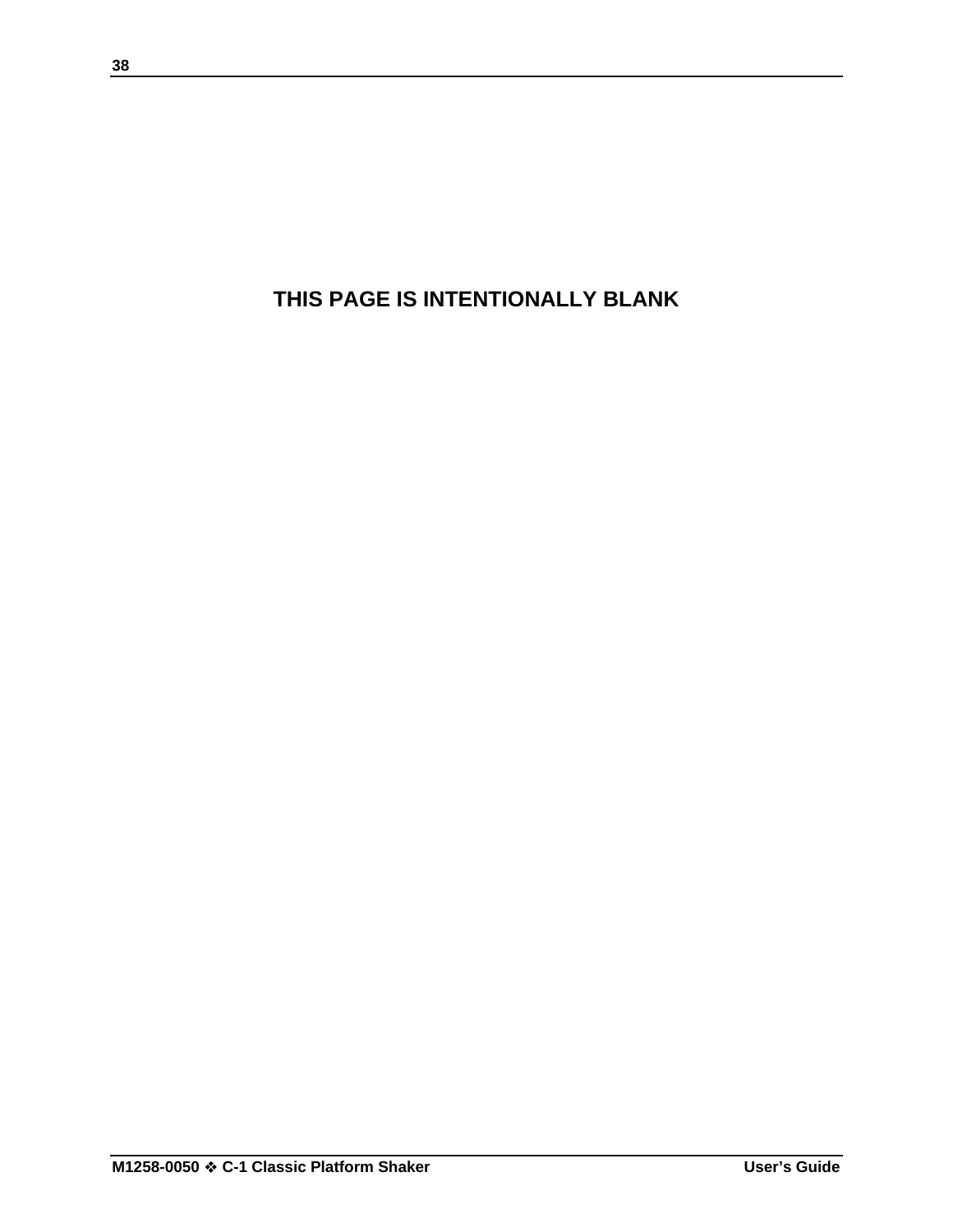# 10 INDEX

## <span id="page-38-0"></span>**A**

Accessories · 33

### **B**

Belt Removing the · 29 Replacement of · 26

# **C**

Carriers · 34 **CAUTION** Symbol for · 7 Clamp Hardware · 20 Clamps Installation of · 20 Cleaning · 25 Control Schematics · 35, 36 Copyright Notice · 7 Cover Removal · 27

# **D**

Dedicated Platforms · 33 Disclaimer Notice · 7 Drawing Index · 37

# **E**

Electrical Connections · 20 Equipment Unpacking of  $\cdot$  15

### **F**

Flask Capacity of Platforms · 33 Flask Clamps · 34 Flexures · 28 Front Panel · 23 Fuse Holder · 21 Fuse Holder · 26 Fuse Replacement · 25

### **I**

Inspection · 15

Installing a Platform · 19 Installing Platform Clamps · 20 International Offices List of  $\cdot$  3

# **L**

List of Drawings · 37 List of Tables · 37

### **M**

Maintenance · 25 Manual Conventions · 7 Mover Plate Removal of · 26

## **N**

NOTE Symbol for · 7

# **O**

Operating Environment · 17 Operation · 23 Overview · 13

### **P**

Physical Location · 17 Platform Flask Capacity · 33 Platform Installation · 19 Power Connector · 21 Power Failure · 24

# **R**

Rear Panel · 21 Removing the Belt · 29 Replacement Parts · 33 Replacing the Belt · 26 Replacing the Fuse · 25

### **S**

Service · 31 Specifications · 13 Speed Control Knob · 23 Starting the Unit · 23